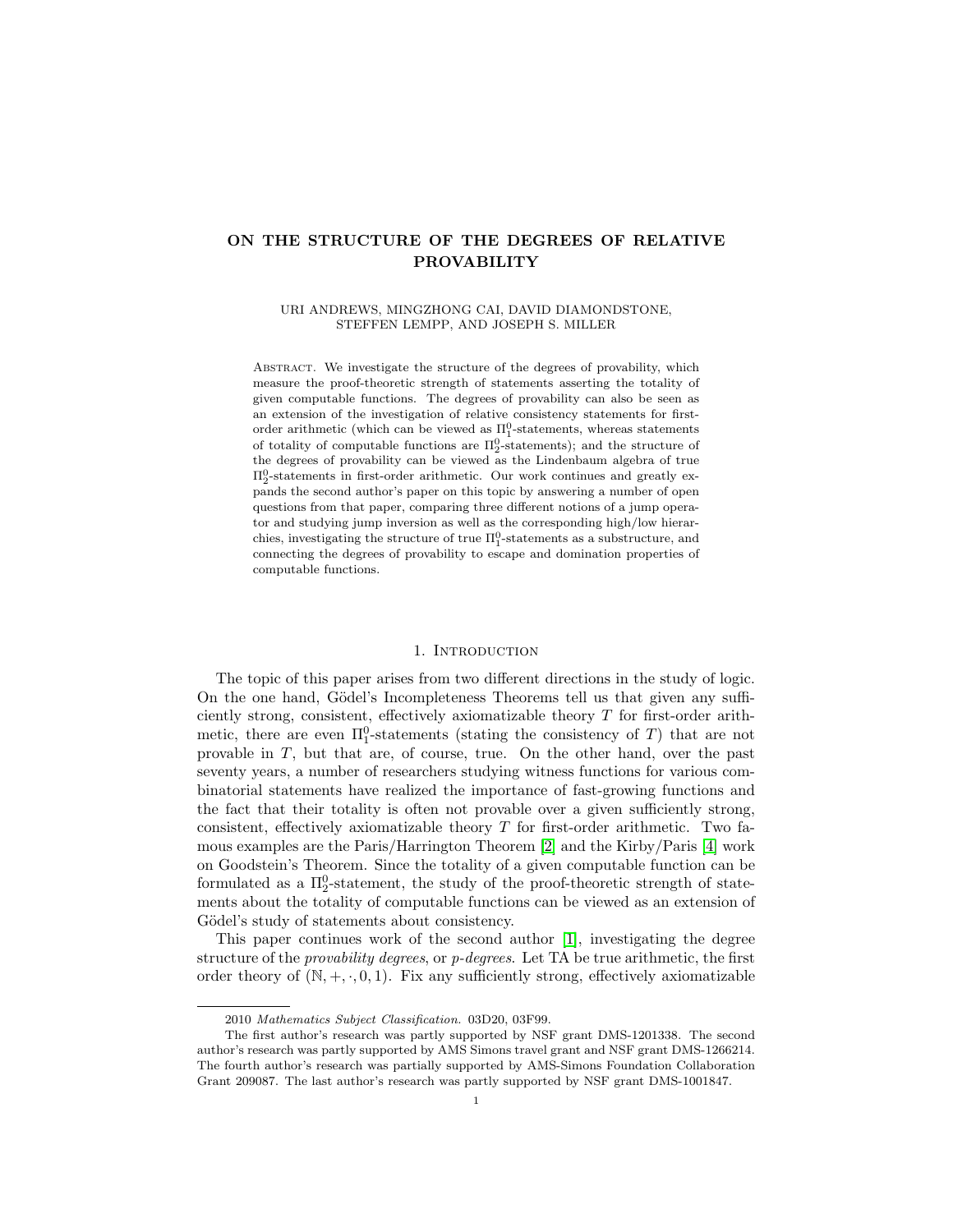theory T which is sound, i.e., its arithmetic consequences<sup>[1](#page-1-0)</sup> are in TA (examples of such theories are ZFC and Peano arithmetic). A computable function  $\varphi$  is p-reducible to a total computable function  $\psi$  if, over T, the totality of  $\varphi$  can be proven from the totality of  $\psi$ . (Note, of course, that this really refers to *algorithms* for  $\varphi$  and  $\psi$  rather than just the *functions*  $\varphi$  and  $\psi$ !) Two computable functions are then p-equivalent if they are p-reducible to each other, and all computable functions that are p-equivalent to a given total computable function  $\varphi$  form the p-degree  $[\varphi]$ of  $\varphi$ . Clearly, the p-degrees can be thought of as true  $\Pi^0_2$ -statements over T (i.e., we think of  $[\varphi]$  as "tot $(\varphi)$ ", the statement that "for each x, there is a stage s by which (the algorithm for)  $\varphi$  has converged on  $x$ ").

Cai's work [\[1\]](#page-20-2) has already shown that this structure is quite rich. He showed that the p-degrees form a distributive lattice with least element; indeed they form a sublattice of the Lindenbaum algebra of T with the natural interpretations of least element, join, and meet as the (p-degree of the) trivial formula, conjunction, and disjunction, respectively. In addition, it is natural to introduce three so-called "jump" operators to our structure. One corresponds, loosely speaking, to the assertion  $Con_T(P)$  of the consistency of  $T + P$  (for a  $\Pi_2^0$ -statement P), which we will call the "skip" of P (relative to T). Formally, the skip of  $\varphi$  will be a computable function con( $\varphi$ ) that "codes" the consistency of  $T + \text{tot}(\varphi)$ . The skip of  $\varphi$  need not always be p-above  $\varphi$ , so we also introduce the join of  $\varphi$  and its skip as the "hop" of  $\varphi$ , which we write as  $\varphi^{\circ}$ . Finally, and most importantly, following Cai [\[1\]](#page-20-2), we define the "jump" of  $\varphi$ , which is a function  $\varphi^*$  whose totality is equivalent to the statement that every function p-reducible to  $\varphi$  is total (i.e., the  $\Pi^0_2$  soundness of  $T + \text{tot}(\varphi)$ . Note that in the Paris/Harrington result, the modified version of Ramsey's Theorem is equivalent to the  $\Pi_2^0$  soundness of Peano Arithmetic (see [\[2,](#page-20-0) Theorem 3.1]).

The paper is organized as follows: In Section [2,](#page-1-1) we give some basic definitions and notation. In Section [3,](#page-3-0) we formally introduce and compare the three jump operators. In Section [4,](#page-4-0) we study the jump properties of  $\Pi_1^0$ -degrees and link these degrees to the property of escaping every provably total function. In Section [5,](#page-6-0) we show the density of the p-degrees; in fact, given any two p-degrees  $[\varphi] < [\psi]$ , we can find two incomparable p-degrees between them with meet  $[\varphi]$  and join  $[\psi]$ . In Section [6,](#page-8-0) we study the high/low hierarchy for both the hop and the jump. In Section [7,](#page-11-0) we study the cappable p-degrees. In Section [8,](#page-12-0) we show jump inversion for both the hop and the jump. In Section [9,](#page-15-0) we study the connection between lowness and highness on the one hand, and domination and escape properties of functions on the other. We conclude in Section [10](#page-19-0) with some open questions.

#### 2. Preliminaries and Notation

<span id="page-1-1"></span>We fix a base theory  $T$ . It must be effectively axiomatizable and sound (i.e., arithmetic consequences of  $T$  are in TA). It must also be sufficiently strong for our purposes; Peano Arithmetic is more than enough. The axioms of a discretely ordered semiring (PA<sup>-</sup>) plus  $\Sigma^0_1$ -induction will always tacitly be assumed, and so T proves every true  $\Sigma_1^0$ -sentence of first-order arithmetic. We use capital Roman letters for sentences and formulas in the language of T. We write  $P \vdash Q$  to mean

<span id="page-1-0"></span><sup>&</sup>lt;sup>1</sup>If the language of T is not arithmetic (for example, the language of set theory), then we fix a standard interpretation of arithmetic in the language of T.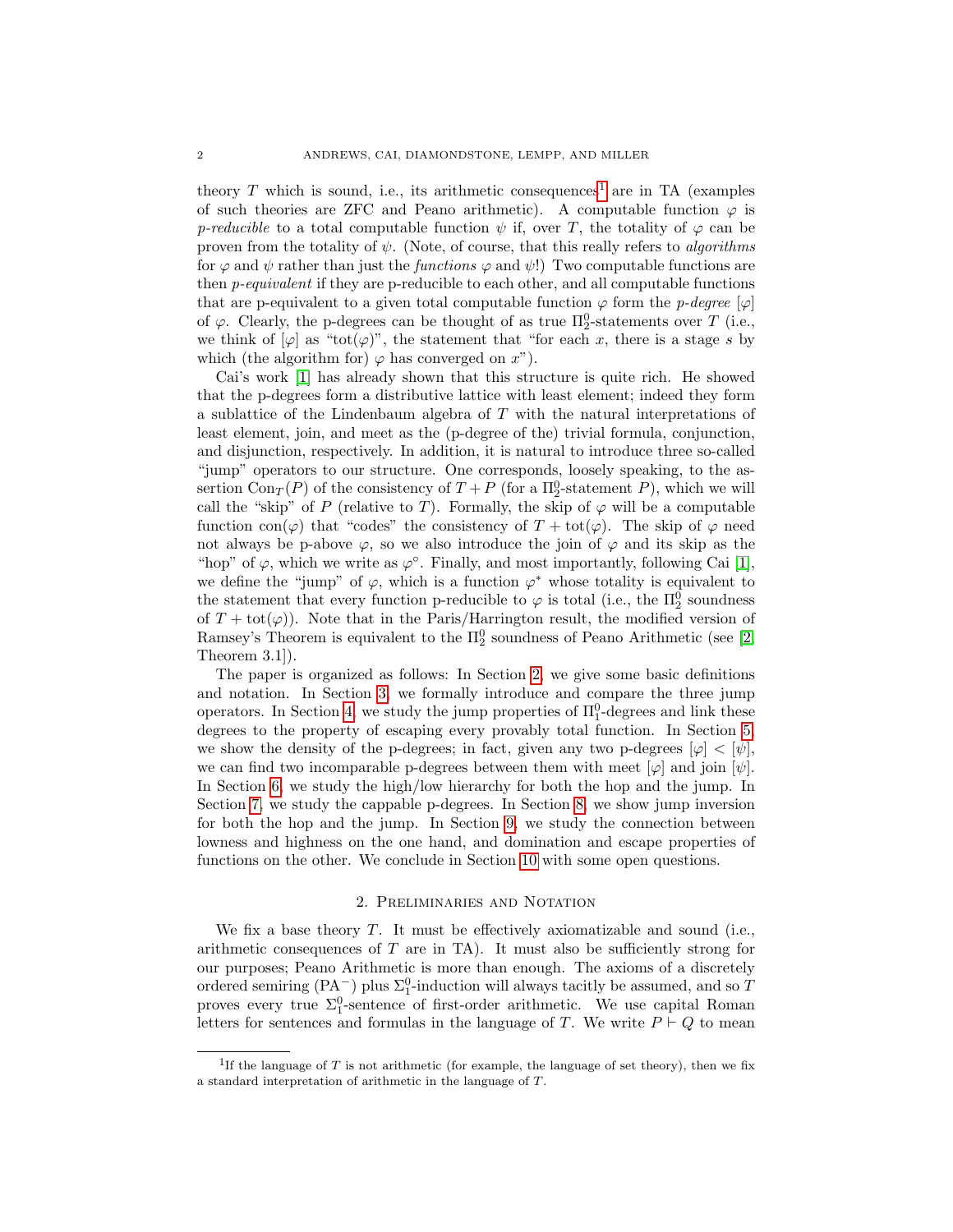that Q follows from  $T + P$  and s: "Q" to mean that s is (the Gödel number of) a proof of Q from T.

We use Greek letters for algorithms. Let  $\{\varphi_e\}_{e\in\omega}$  be a standard list of algorithms. For an algorithm  $\varphi$ , we write tot $(\varphi)$  for the sentence asserting the totality of  $\varphi$ . We define  $\varphi \leq_p \psi$  to mean that

$$
T \vdash \text{tot}(\psi) \to \text{tot}(\varphi),
$$

and  $\varphi \equiv_p \psi$  to mean that  $\varphi \leq_p \psi$  and  $\psi \leq_p \varphi$ . We use  $f, g$  and h for total functions on  $\omega$ . It is important to keep a distinction between a total algorithm and the function it represents. Write  $\varphi \sim \psi$  to mean that  $\varphi$  and  $\psi$  represent the same function. It is entirely possible that  $\varphi \sim \psi$  but the totality of  $\psi$  is much stronger, from a proof-theoretic standpoint, than the totality of  $\varphi$ .

We adopt the convention from [\[1\]](#page-20-2) that functions converge on initial segments, by simply not considering  $\varphi(x)$  to converge unless  $\varphi(y)$  has already converged for all  $y < x$ . This does not affect any of the conclusions, since (under  $\Sigma_1^0$ -induction) being total under this modified notion of convergence is equivalent to being total under the usual notion. However, it simplifies a number of the arguments. There is a natural correspondence between  $\Pi_2^0$ -sentences and algorithms. On the one hand, given an algorithm  $\varphi$ , the sentence  $\text{tot}(\varphi)$  is  $\Pi_2^0$ . Conversely, given a  $\Pi_2^0$ -sentence  $(\forall x)(\exists y) P(x, y)$ , there is an algorithm  $\varphi$  that, on input x, outputs the least witness y to  $(\exists y) P(x, y)$ ; the totality of this algorithm is provably equivalent to the original  $\Pi_2^0$ -sentence. Moreover, the functions mapping between Gödel numbers of algorithms and Gödel numbers of the corresponding  $\Pi_2^0$ -sentences are primitive recursive.

We enclose a mathematical statement in quotes to indicate a sentence in a formal language equivalent to the given statement. For example, we write " $|\varphi| \leq |\psi|$ " for the sentence  $\text{Prov}_T(\#(\text{tot}(\psi) \to \text{tot}(\varphi)))$  in the language of arithmetic. (Here # denotes Gödel number and  $Prov_T$  is a standard provability predicate for  $T$ .) This is much less cumbersome and more readable than carefully writing out the formal sentence, and it is usually obvious how to turn a mathematical idea into the corresponding formal sentence. We sometimes enclose what is already a sentence in a formal language in quotes to separate it from surrounding text. Since every sentence is equivalent to itself, this should not create any ambiguity. We also identify sentences with their Gödel numbers, and will, henceforth, omit any mention of the  $\#$  function.

If  $\varphi$  is total, then the (*provability*) degree of  $\varphi$  is  $[\varphi] = {\psi : \varphi \equiv_p \psi}$ . It is clear that  $\leq_p$  is degree invariant, so it induces an order on the provability degrees. The provability degrees form a distributive lattice with a least element 0 (the constant 0 function, computed by the obvious algorithm). The join and meet are given by the operations

$$
(\varphi \boxplus \psi)(x) = \varphi(x) + \psi(x)
$$

(which converges on input x once  $\varphi(x)$  and  $\psi(x)$  have both converged) and

$$
(\varphi \boxtimes \psi)(x) = \begin{cases} \varphi(x) & \text{if } \varphi(x) \text{ converges at stage } s \text{ and } \psi(x) \text{ did not converge at any stage } t < s \\ \psi(x) & \text{if } \psi(x) \text{ converges at stage } t \text{ and } \varphi(x) \text{ did not converge at any stage } s \leq t \end{cases}
$$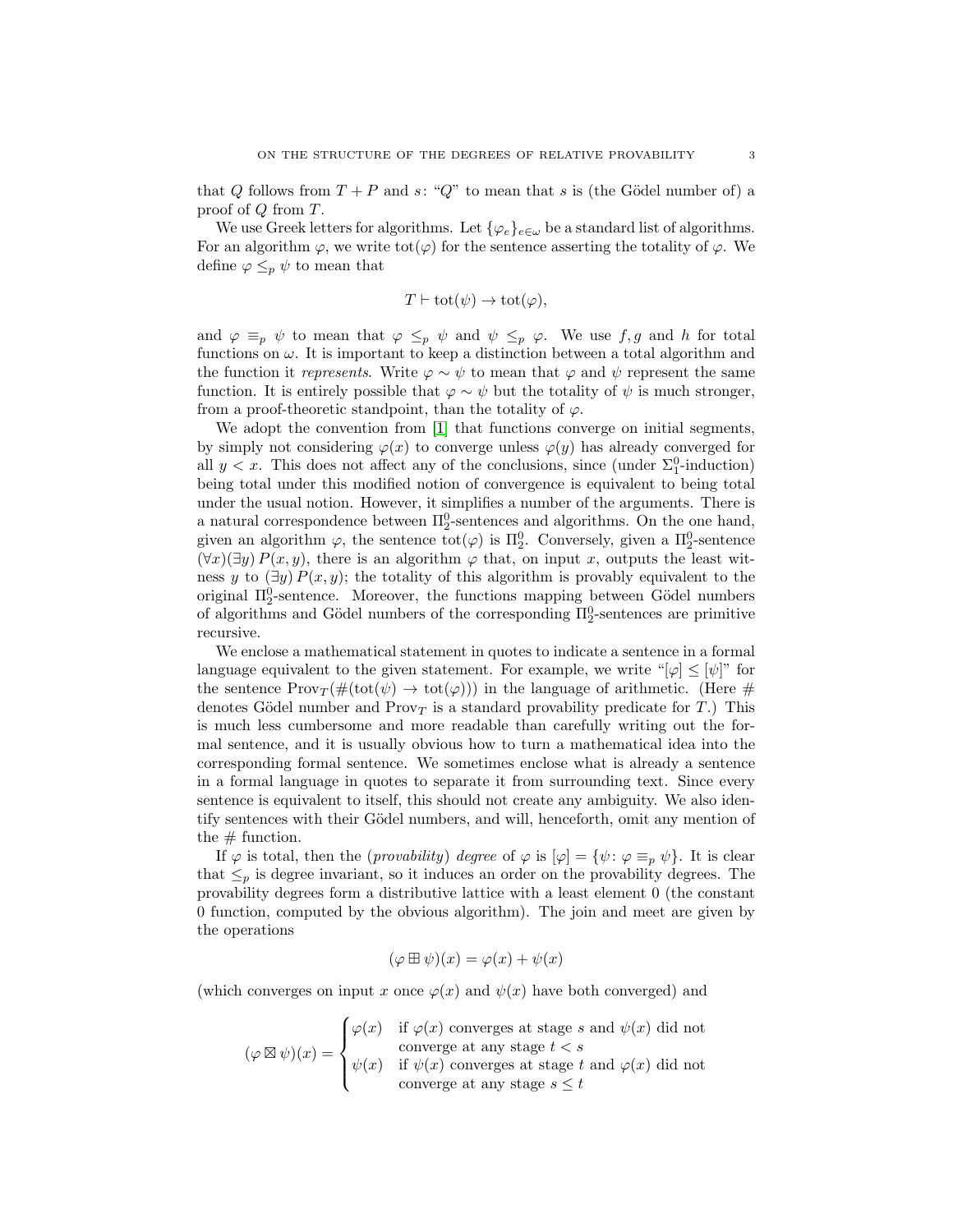(which converges on input x once either  $\varphi(x)$  or  $\psi(x)$  has converged). We use the symbols ∨ and ∧ for the join and meet. The reader should beware not to confuse these with disjunction and conjunction of  $\Pi_2^0$  statements.

Any of the results we prove in this paper hold for any theory  $T$  sufficient for our purposes (for example,  $I\Sigma_1$ ). One important consequence is that for any total algorithm  $\varphi$ , the results also hold for the theory  $T + \text{tot}(\varphi)$ . This gives a natural relativization of any result we prove to any provability degree  $[\varphi]$ .

## 3. A hop, skip, and a jump

<span id="page-3-0"></span>There are a few natural ways, given a provability degree  $[\psi]$ , to produce a new provability degree  $|\hat{\psi}| > |\psi|$  (or at least  $|\hat{\psi}| \nleq |\psi|$ ). We call these operations the hop, the skip, and the jump.

**Definition 3.1** (Cai [\[1\]](#page-20-2)). Given an algorithm  $\psi$ , its jump  $\psi^*$  is the algorithm

$$
\psi^*(x) = \begin{cases} \varphi_e(x) & \text{if } x \text{ is a proof of } \text{``}\varphi_e \leq_p \psi \text{''} \text{ for some } e \\ 0 & \text{otherwise.} \end{cases}
$$

We define  $[\psi]^* = [\psi^*]$ .

It is easy to see that  $\psi^* \nleq_p \psi$ , because  $\psi^* \equiv_p \psi^* + 1$  and  $\psi^* + 1$  differs from every  $\varphi_e \leq_p \psi$  on any input that is a proof witnessing  $\varphi_e \leq_p \psi$ . One can also show (Proposition 4.5 of [\[1\]](#page-20-2)) that the jump operator  $\psi \mapsto \psi^*$  is (non-strict) orderpreserving for  $\leq_p$ . One consequence is that the jump is degree-invariant, and so  $[\psi]^* = [\psi^*]$  is well-defined.

One helpful way to think about  $\psi^*$  is as a single function that is universal for every  $\theta \leq_p \psi$ . If  $\theta \leq_p \psi$ , there is a provably total function f such that tot( $\theta$ ) is equivalent to tot( $\psi^* \circ f$ ). Moreover, an index for f can be found uniformly from an index for  $\theta$  and proof witnessing  $\theta \leq_p \psi$ . (These results follow from Lemma 4.2 of [\[1\]](#page-20-2), and the Padding Lemma.) This gives a nice analogy between the jump function  $\psi^*$  in this context and the jump function  $J^A(e) = \Phi_e^A(e)$  in computability theory, which is similarly universal for all partial A-computable functions. Thinking about  $\psi^*$  this way makes it clear that  $\psi^* >_{p} \psi$  for every total algorithm  $\psi$ .

Another helpful way to think about  $\psi^*$  is that tot $(0^*)$  is equivalent to soundness of T for  $\Pi_2^0$ -statements (see also Proposition 4.3 of [\[1\]](#page-20-2)). That is,  $T + \text{tot}(0^*)$  proves "for every  $\Pi_2^0$  sentence  $P$ ,  $(Prov_T(P) \to P)$ ." More generally, tot $(\psi^*)$  is equivalent to soundness of  $T + \text{tot}(\psi)$  for  $\Pi^0_2$ -statements. This is because of the correspondence between  $\Pi_2^0$ -statements and algorithms, and the fact that the totality of  $\psi^*$  is equivalent to the uniform totality of all  $T + \text{tot}(\psi)$ -provably total algorithms.

**Definition 3.2.** Given an algorithm  $\psi$ , its skip is the algorithm

$$
con(\psi)(x) = \begin{cases} \uparrow & \text{if } x \text{ is a proof of } ``\neg \text{tot}(\psi)"\\ 0 & \text{otherwise.} \end{cases}
$$

We define  $[\psi]^{con} = [con(\psi)].$ 

We use the notation  $con(\psi)$  because T proves

 $\text{tot}(\text{con}(\psi)) \Longleftrightarrow "T + \text{tot}(\psi)$  is consistent."

Gödel's Second Incompleteness Theorem implies that  $\text{con}(\psi) \nleq_p \psi$  for every total algorithm  $\psi$ . It is easy to see that the con operator is order preserving for  $\leq_p$ , which implies that con is degree invariant and so  $[\psi]^{con} = [con(\psi)]$  is well-defined.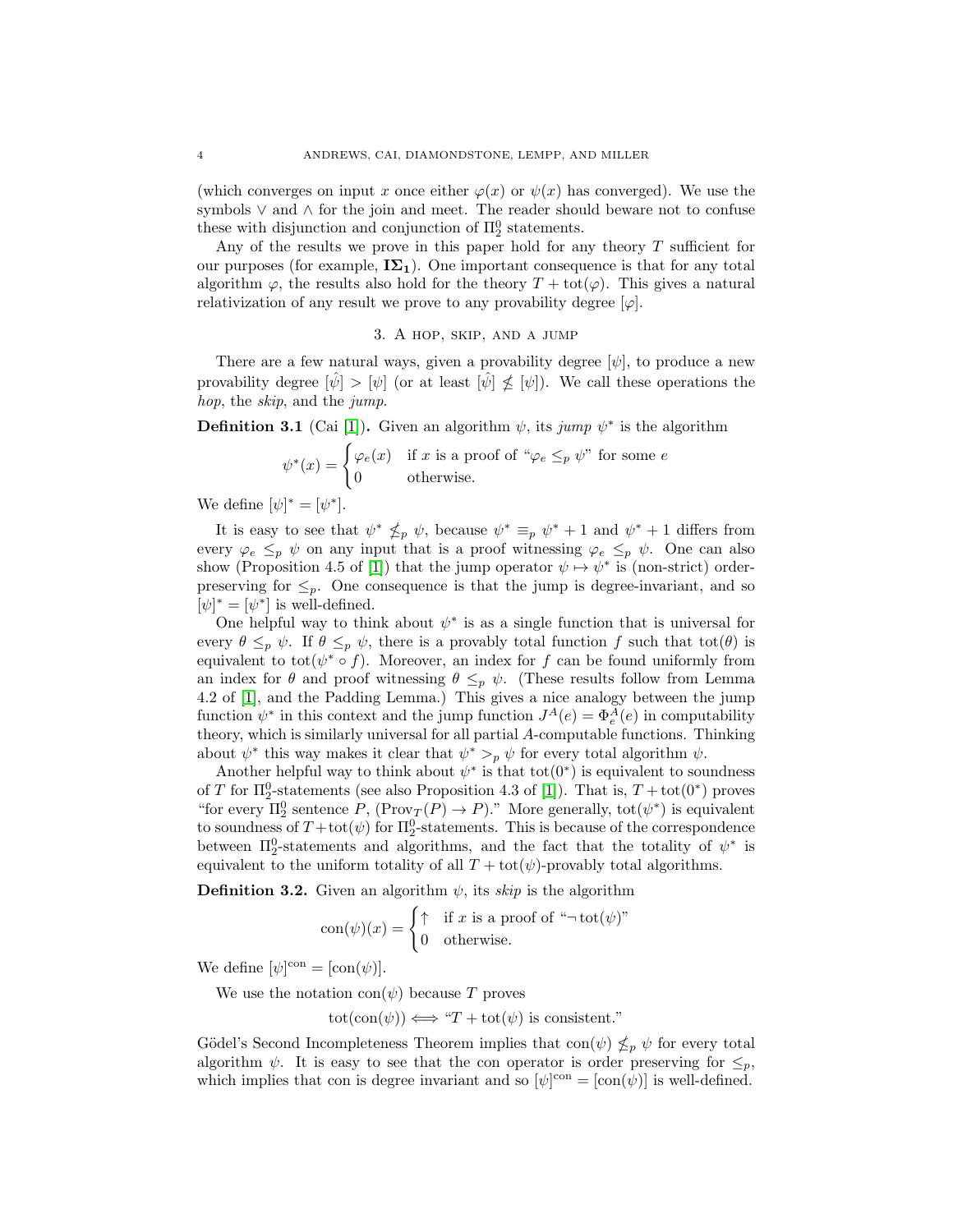Unlike the jump of  $\psi$ , which is always strictly above  $\psi$ , the skip of  $\psi$  may be either above  $\psi$  or off to the side (hence the name "skip"). For this reason we also define the "hop" as a strictly increasing version of skip.

**Definition 3.3.** Given an algorithm  $\psi$ , its *hop* is the algorithm  $\psi^{\circ} = \psi \boxplus \text{con}(\psi)$ .

It is easy to see that  $\psi <_{p} \psi^{\circ}$  for every total algorithm  $\psi$ , and that the operator  $\psi \mapsto \psi^{\circ}$  is (non-strict) order-preserving and hence degree-invariant. Define  $[\psi]^{\circ} =$ [ $\psi^{\circ}$ ]. A hop is a small jump, and indeed for every total  $\psi$ , we have  $\psi <_{p} \psi^{\circ} <_{p} \psi^*$ . We prove that  $\psi^{\circ} \leq_{p} \psi^*$  in this section; in the next section, we will show that the inequality is strict.

<span id="page-4-1"></span>**Lemma 3.4.** For every total algorithm  $\psi$ , we have  $\psi^{\circ} \leq_p \psi^*$ .

*Proof.* Since  $\psi \leq_p \psi^*$ , it suffices to show that con $(\psi) \leq_p \psi^*$ . Fix an algorithm  $\varphi_e$ that  $T$ -provably never halts (on any input). We argue within  $T$ , by contrapositive:

Suppose that  $con(\psi)$  is not total. Since tot $(con(\psi))$  is equivalent to the consistency of  $T + \text{tot}(\psi)$ , there is a T-proof  $p_1$ : " $\text{tot}(\psi) \rightarrow 0 = 1$ ." Furthermore, since T proves  $0 \neq 1$  and all propositional validities, there is a T-proof  $p_2$ : " $0 = 1 \rightarrow tot(\varphi_e)$ ." By adjoining  $p_1$  and  $p_2$ , there is a T-proof x: " $\text{tot}(\psi) \to \text{tot}(\varphi_e)$ ," so  $\psi^*(x) = \varphi_e(x) \uparrow$ , and hence  $\psi^*$  is non-total.

Therefore  $T \vdash \text{tot}(\psi^*) \to \text{tot}(\psi^{\circ})$ 

 $\Box$ 

As we did in the proof of the above lemma, we sometimes need to argue within the theory T. (When we are arguing within some formal theory, we will indent the internal argument.) For that reason, we will need to show that some of the inequalities between various provability degrees mentioned in this section are provable in T or extensions of  $T$ , so that we may use this fact when we argue internally in  $T$  in proofs in later sections. We will not worry about what base theory is necessary to prove the results of this paper, except when this is necessary so that a result may be used internally inside a later argument.

<span id="page-4-2"></span>**Lemma 3.5.** For every total algorithm  $\psi$ , the theory  $T + \text{tot}(\text{con}(\psi))$  suffices to prove " $\psi^* \nleq_p \psi$ ."

*Proof.* Let  $\varphi_e = \psi^* + 1$ . We argue within *T*:

Suppose there is a T-proof of  $\text{tot}(\psi) \to \text{tot}(\psi^*)$ . Then there is a T-proof of tot $(\psi) \to \text{tot}(\varphi_e)$ , and hence T proves

$$
"T \vdash \text{tot}(\psi) \to \text{tot}(\varphi_e)."\\
$$

Therefore, T proves that if  $\psi$  is total, then  $(\exists x)\psi^*(x) = \varphi_e(x)$  $\psi^*(x) + 1$ . Hence  $T + \text{tot}(\psi) \vdash \neg(\text{tot}(\psi^*))$ . Putting this together with the T-proof of  $\text{tot}(\psi) \to \text{tot}(\psi^*)$ , we have a  $T + \text{tot}(\psi)$ -proof of an inconsistency.

# 4.  $\Pi_1^0$  and Non-escaping degrees

<span id="page-4-0"></span>**Definition 4.1.** A degree  $[\varphi]$  is  $\Pi_1^0$  if tot $(\varphi)$  is provably equivalent to a (true)  $\Pi^0_1$ -sentence.

**Definition 4.2.** A degree  $[\varphi]$  is escaping if there is  $\psi \in [\varphi]$  such that  $\psi$  escapes every provably total function. Otherwise,  $[\varphi]$  is non-escaping.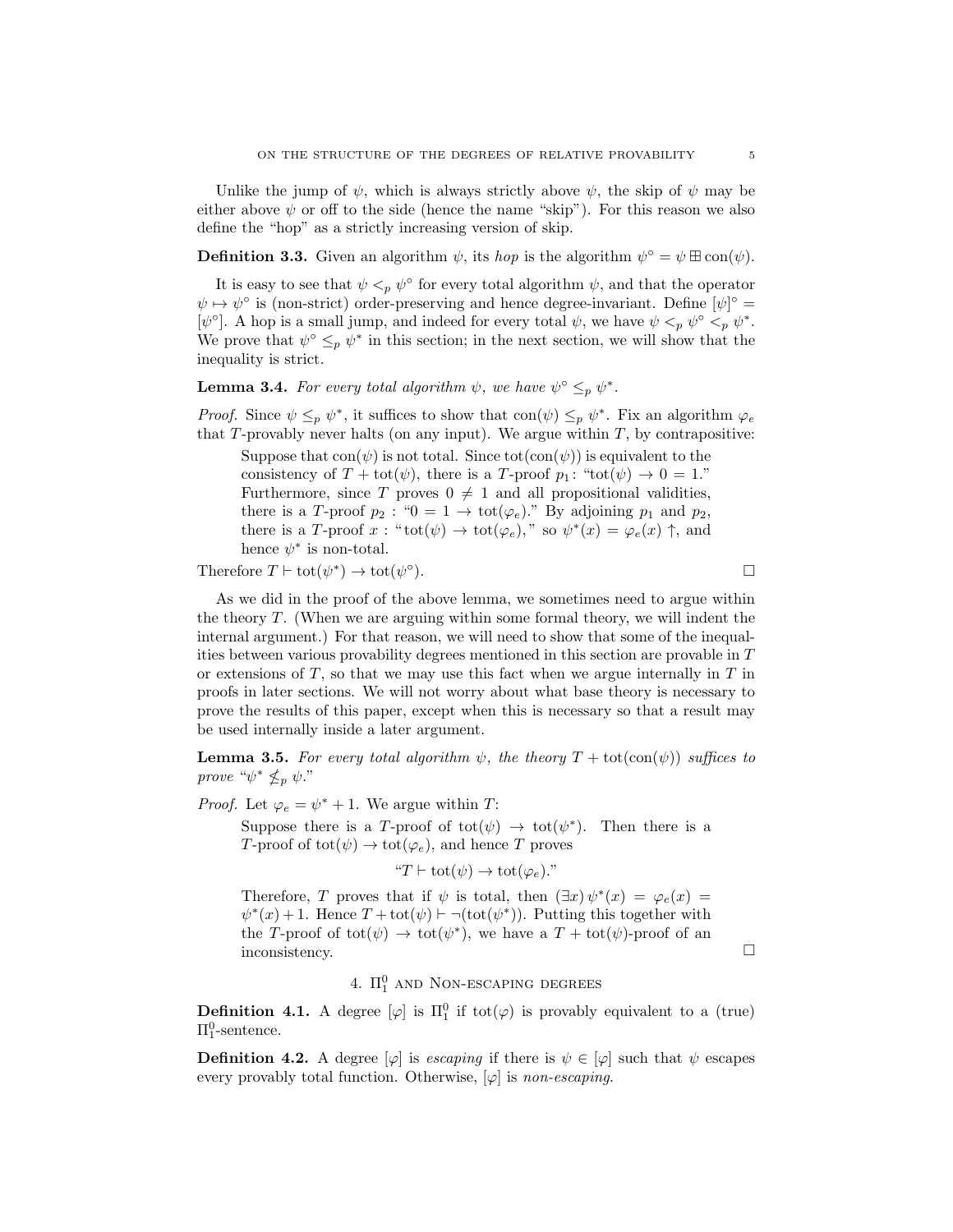<span id="page-5-0"></span>**Theorem 4.3.** A degree is non-escaping if and only if it is bounded by a  $\Pi_1^0$ -degree. (There are degrees that are non-escaping but not  $\Pi_1^0$ . See Corollary [6.7.](#page-10-0))

*Proof.* First we show that every degree bounded by a  $\Pi_1^0$ -degree is non-escaping. Let  $(\forall s) P(s)$  be a true  $\Pi_1^0$ -statement such that T proves

$$
(\forall s) P(s) \to \text{tot}(\varphi).
$$

Consider the following algorithm:  $\overline{\varphi}$ , on input x, searches for the least s such that

(1)  $\varphi(x)$  converges in at most s steps, or

 $(2) \neg P(s)$ .

If (1) holds, then  $\bar{\varphi}(x) = \varphi(x)$ ; if (2) holds,  $\bar{\varphi}(x) = 0$ .

Then  $\bar{\varphi} \sim \varphi$  because  $P(s)$  holds for all s, and T proves that  $\bar{\varphi}$  is total. Hence T proves the totality of the function  $\bar{\varphi}+1$ , which dominates  $\varphi$ .

Next we show that if  $[\varphi]$  is non-escaping, then  $[\varphi]$  is bounded by a  $\Pi_1^0$ -degree. Suppose  $[\varphi]$  is non-escaping, and let  $\psi$  be a provably total algorithm for a function that bounds the computing time function of  $\varphi$ . Now consider the sentence:

 $(\forall x) \varphi(x) \downarrow$  before stage  $\psi(x)$ .

This is a true  $\Pi_1^0$ -sentence and clearly implies the totality of  $\varphi$ .

**Corollary 4.4.** The join of two non-escaping degrees is non-escaping.  $\Box$ 

The next corollary follows from the *proof* of Theorem [4.3.](#page-5-0)

<span id="page-5-3"></span>**Corollary 4.5.** A degree  $[\varphi]$  is non-escaping if and only if all  $\psi \leq_p \varphi$  compute the same function as some provably total algorithm.  $\Box$ 

**Corollary 4.6.** The inequality  $[\varphi]^\circ \leq [\varphi]^*$  proved as Lemma [3.4](#page-4-1) is strict.

*Proof.* The totality of  $0^{\circ}$  is equivalent to the  $\Pi_1^0$  sentence asserting the consistency of T, and hence  $[0]^\circ$  is non-escaping. In contrast,  $[0]^*$  is escaping by the previous corollary. Thus we have  $[0]^\circ < [0]^*$ , and hence  $[\varphi]^\circ < [\varphi]^*$  by relativization.  $\square$ 

**Definition 4.7.** A degree  $[\varphi]$  is  $\Delta_2^0$  if tot $(\varphi)$  is provably equivalent to a (true)  $\Sigma^0_2$ -sentence. (Note that it is already in the form of a  $\Pi^0_2$ -sentence.)

Clearly, every  $\Pi_1^0$ -degree is  $\Delta_2^0$ . It is also easy to see:

<span id="page-5-2"></span>**Proposition 4.8.** Every  $\Delta_2^0$ -degree is bounded by a  $\Pi_1^0$ -degree.

*Proof.* Assume that if tot $(\varphi)$  is true and is provably equivalent to  $(\exists y)(\forall x) P(y, x)$ over T. Fix y such that  $(\forall x) P(y, x)$ ; this is a true  $\Pi_1^0$ -statement and T proves  $(\forall x) P(y, x) \Longrightarrow \text{tot}(\varphi).$ 

We show in Proposition [10.3](#page-19-1) that there is a  $\Delta_2^0$ -degree that is not  $\Pi_1^0$ . On the other hand, we will see in Corollary [6.7](#page-10-0) that not every degree bounded by a  $\Pi_1^0$ -degree is  $\Delta_2^0$ . Key to the proof will be the following result, which puts an important limitation on the behavior of  $\Delta_2^0$ -degrees.

<span id="page-5-1"></span>**Theorem 4.9.** Every  $\Delta_2^0$ -degree  $\psi$  is  $\mathbf{GL}_1$ , i.e.,  $[\psi]^* = [0]^* \vee [\psi]$ .

*Proof.* Arguing in  $T + \text{tot}(0^*) + \text{tot}(\psi)$ , we will show that  $\psi^*$  is total. That is, we must show that for every e, if  $T \vdash \text{tot}(\psi) \rightarrow \text{tot}(\varphi_e)$  then  $\varphi_e$  is total. Let  $Q = (\exists y)(\forall s) P(y, s)$  be a true  $\Sigma^0_2$ -statement that is provably equivalent to tot $(\psi)$ . We begin the internal argument in  $T + \text{tot}(0^*) + \text{tot}(\psi)$ :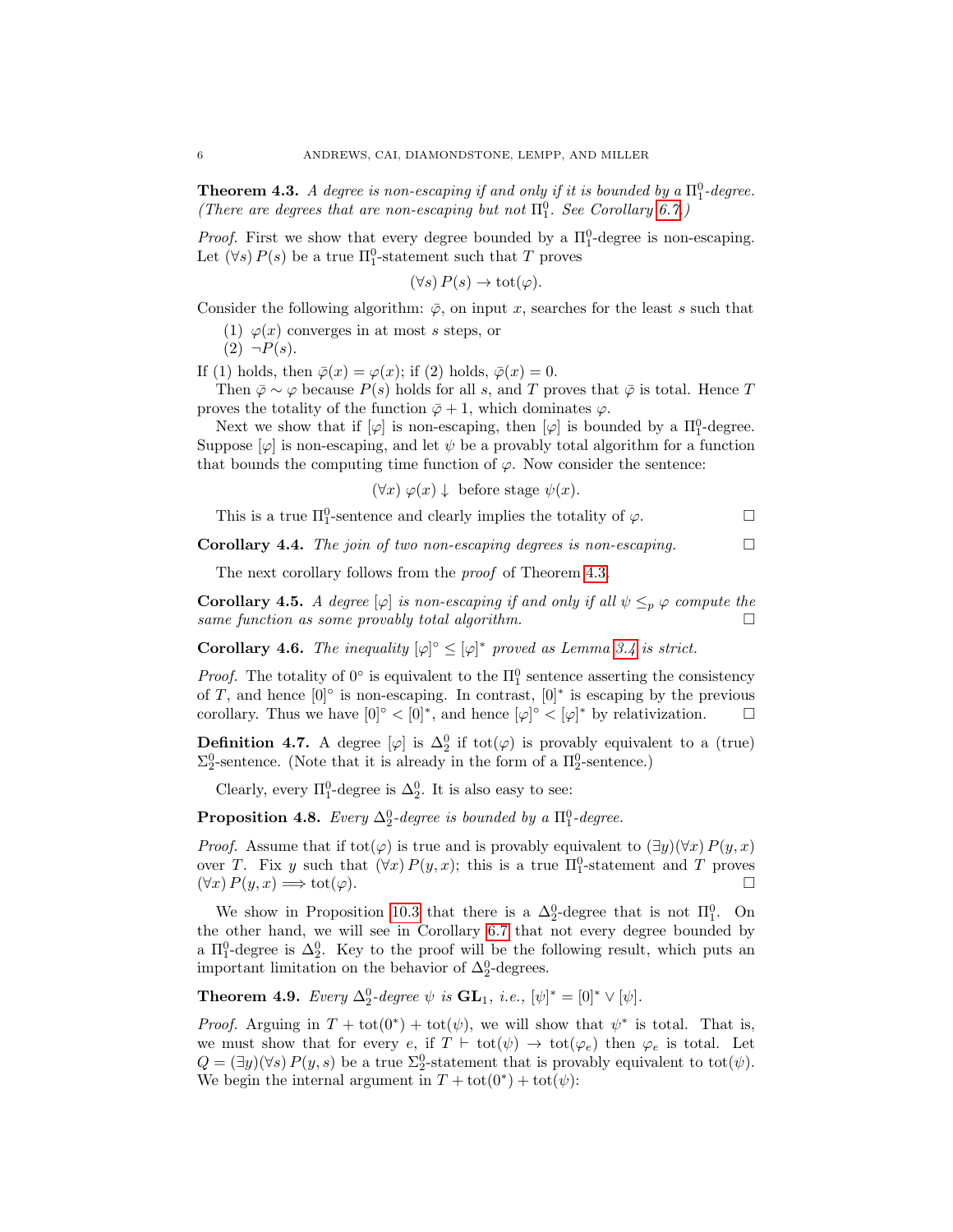Fix e, s where s: " $\text{tot}(\psi) \rightarrow \text{tot}(\varphi_e)$ ." Define  $\bar{\varphi_e}$  as follows. On input  $x$ , search for the least  $t$  such that

(1)  $\varphi_e(x)$  converges in at most t steps, or

(2)  $(\forall y \leq x)(\exists s \leq t) \neg P(y, s).$ 

Let  $\bar{\varphi}_e(x)$  be either  $\varphi_e(x)$  or 0, respectively.

Because T proves tot( $\varphi_e$ ) or  $(\forall y)(\exists s) \neg P(y, s)$ , it also proves that  $\bar{\varphi}_e$ is total. This implies (by  $tot(0^*)$ , which is equivalent to soundness of T for  $\Pi_2^0$ -sentences) that  $\bar{\varphi}_e$  is total. But we are assuming tot $(\psi)$ , which is equivalent to Q, so there is a y such that  $(\forall s) P(y, s)$ . For all  $x \geq y$ ,  $\overline{\varphi}_e(x)$  converges if and only if  $\varphi_e(x)$  does, so  $\varphi_e$  is total.

The above shows  $[\psi]^* \leq [0]^* \vee [\psi]$ . The reverse inequality is obvious.

Note that the proof actually shows that  $T + \text{tot}(0^*)$  proves that for every  $\Delta_2^0$ -degree  $[\psi]$ ,  $\text{tot}(\psi) \to \text{tot}(\psi^*)$ .

<span id="page-6-1"></span>**Corollary 4.10.** If  $\psi$  is  $\Delta_2^0$ , then  $((\varphi] \vee [\psi])^* = [\varphi]^* \vee [\psi]$ .

*Proof.* This is because  $[\varphi] \vee [\psi]$  is relatively  $\Delta_2^0$  over  $[\varphi]$  and so  $([\varphi] \vee [\psi])^* =$  $[\varphi]^* \vee ([\varphi] \vee [\psi]) = [\varphi]$  $\mathbf{v} \times \mathbf{v}$   $\psi$ .

**Corollary 4.11.** For all  $\varphi$ , we have  $([\varphi]^\circ)^* = [\varphi]^*$ .

Proof. Since  $[\varphi]^{con}$  is  $\Pi_1^0$ , we have  $([\varphi]^\circ)^* = ([\varphi] \vee [\varphi]^{con})^* = [\varphi]^* \vee [\varphi]^{con} = [\varphi]^*$ .  $\Box$ 

The following lemma is well known.

**Lemma 4.12.** If P is a  $\Pi_1^0$ -sentence, then  $T \vdash \text{Con}_T(P) \to P$ .

*Proof.* The sentence  $\neg P$  is  $\Sigma_1^0$ , and so  $T \vdash \neg P \rightarrow \text{Prov}_T(\neg P)$ , or, equivalently,  $T \vdash \neg P \rightarrow \neg \text{Con}_T (P)$ . Now take the contrapositive.

Restating this result in the language of provability degrees, we have:

<span id="page-6-0"></span>Corollary 4.13. If  $[\varphi]$  is  $\Pi_1^0$ , then  $[\varphi] < [\varphi]^{con}$ , and hence  $[\varphi]^{con} = [\varphi]^{con}$  $\Box$ 

### 5. Density theorems

The Skull Action. There is a recurring idea in the proofs in this section and later on, when we want to ensure  $[\psi] \nleq [\varphi]$  for some  $\psi$  we build. If  $[\psi] \leq [\varphi]$ , then there is a proof s: "tot( $\varphi$ )  $\rightarrow$  tot( $\psi$ )." Using the Recursion Theorem, the algorithm for  $\psi$  can know its own index, so can identify a proof of this form. When it sees such a proof, it can replace  $\psi$  with some algorithm  $\theta$  that we know is not below  $\varphi$ . We threaten *action*  $\mathcal{D}_{\theta}$ : For all inputs x on which the algorithm  $\psi(x)$  has not already converged, we simply copy  $\theta$ , i.e., we set  $\psi(x) = \theta(x)$  for these x. If we take action  $\theta_{\theta}$ , it creates a contradiction, because then  $[\psi] = [\theta]$ . So merely by threatening to perform action  $\mathcal{D}_{\theta}$  in the construction of  $\psi$ , without carrying it out, we ensure that  $[\psi] \nleq [\varphi].$ 

Similarly, if we want to ensure  $[\psi] \not\geq [\varphi]$  for some  $\psi$  we build, we can threaten action  $\mathcal{G}_{\theta}$  for some  $[\theta] \not\geq [\varphi]$ . In this latter case, we often choose  $\theta$  to be the constant 0 function (computed with the obvious algorithm). For this reason, action occurs frequently. We also refer to action  $\mathcal{D}_0$  as annihilating  $\psi$ .

The first two theorems where this idea occurs are about the density of the p-degrees. We prove both theorems (though the first is a corollary of the second) since they are interesting for other reasons.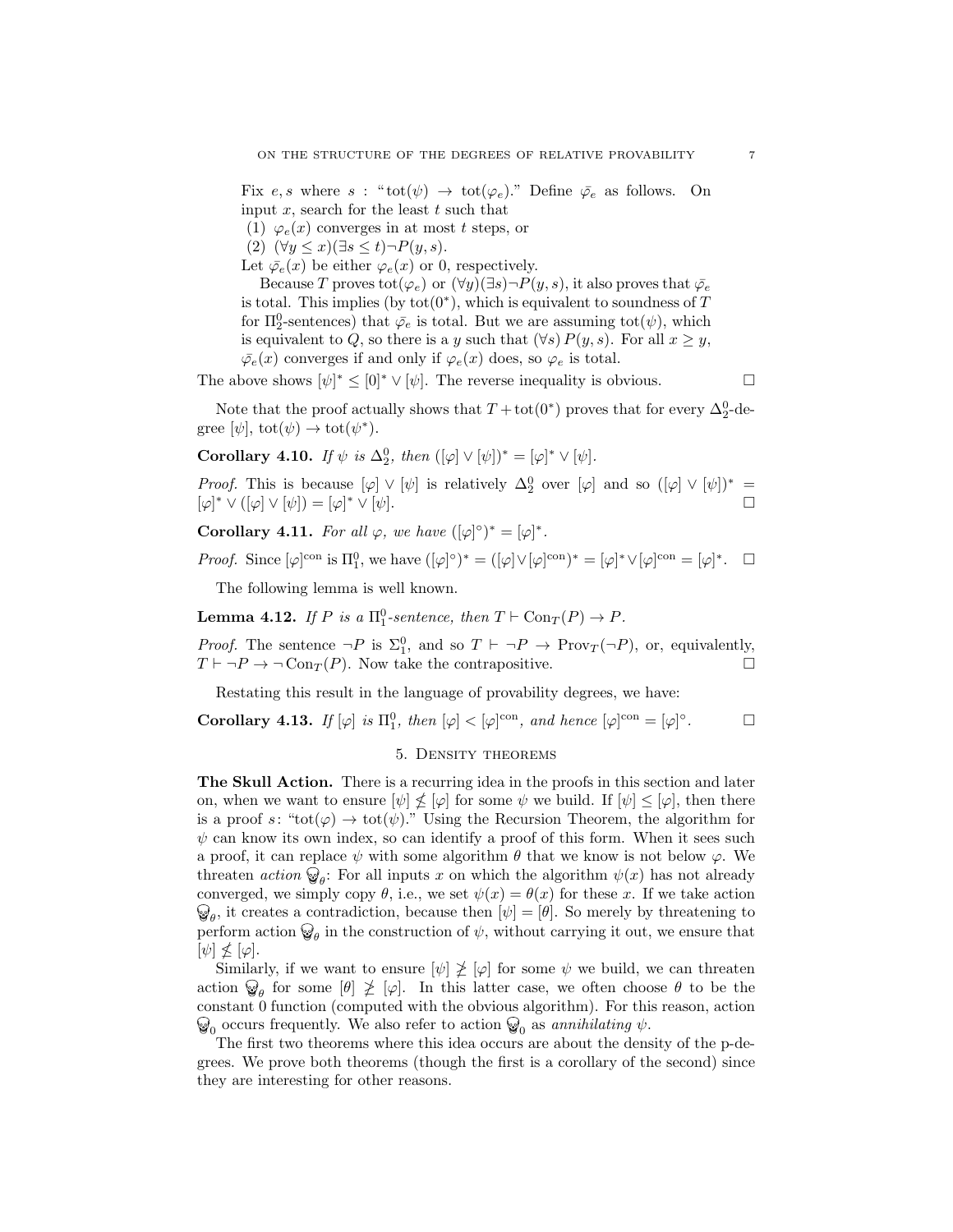<span id="page-7-0"></span>**Theorem 5.1.** Given any nonzero  $[\varphi]$ , there is another degree  $[\psi]$  strictly between [0] and  $[\varphi]$ .

*Proof.* Construction of  $\psi$ :

At stage s, if s: "tot( $\psi$ )  $\rightarrow$  tot( $\varphi$ )," then annihilate  $\psi$ . If s: "tot( $\psi$ )," then perform action  $\mathcal{Q}_{\varphi}$ . Otherwise, define  $\psi(s) = 1$ .

Verification:

At every stage s, depending on some primitive recursive condition (whether there is some  $p \leq s$  that is a proof of one of two fixed sentences),  $\psi(s)$  outputs either 0, 1, or copies  $\varphi(s)$ . Hence T proves  $\text{tot}(\varphi) \to \text{tot}(\psi)$ , i.e.,  $[\psi] \leq [\varphi]$ .

If we annihilate  $\psi$ , then  $[\varphi] \leq [\psi] = [0]$ , contradicting  $[\varphi]$  being nonzero. If we perform action  $\mathcal{Q}_{\varphi}$ , then  $[\varphi] = [\psi] \leq [0]$ , again contradicting  $[\varphi]$  nonzero. Hence neither action is performed, which ensures  $[\psi] \neq [0]$  and  $[\psi] \neq [\varphi]$ .

Relativizing this theorem, we obtain full density as a corollary.

**Corollary 5.2.** Given  $[\theta] < [\varphi]$ , there is some  $[\psi]$  such that  $[\theta] < [\psi] < [\varphi]$ .

By Theorem [4.3,](#page-5-0) the function  $\psi$  constructed in the proof of Theorem [5.1](#page-7-0) is nonescaping; the true  $\Pi_1^0$ -sentence that implies that  $\psi$  is total is  $P = \text{``action} \otimes_{\varphi}$  is never taken." In fact,  $\text{tot}(\psi)$  is equivalent to  $(P \text{ or } \text{tot}(\varphi))$ . Therefore, if  $\varphi$  has  $\Pi_1^0$  or  $\Delta_2^0$ -degree, then so does  $\psi$ . This proves that there is no minimal nonzero  $\Pi_1^0$ -degree, and no minimal nonzero  $\Delta_2^0$ -degree. Relativizing, we obtain:

Corollary 5.3. The  $\Pi_1^0$ -degrees are dense as a substructure: given  $\Pi_1^0$ -degrees  $[\theta]$  <  $[\varphi]$ , there is a  $\Pi_1^0$  degree  $[\psi]$  such that  $[\theta] < [\psi] < [\varphi]$ . Similarly, the  $\Delta_2^0$ -degrees are dense as a substructure.  $\Box$ 

On the other hand, if we replaced 1 with  $\varphi(s)$  in the definition of  $\psi$  in Theo-rem [5.1,](#page-7-0) then it would still be the case that  $[0] < [\psi] < [\varphi]$ , but now  $\varphi$  would be non-escaping relative to  $\psi$ . This is because for this modified construction, tot $(\varphi)$ follows from  $\text{tot}(\psi)$  and the true  $\Pi_1^0$ -statement " $\psi$  is never annihilated."

<span id="page-7-2"></span>**Theorem 5.4.** Given any nonzero  $[\varphi]$ , there is a pair of nonzero degrees  $[\psi_0]$ and  $[\psi_1]$  below  $[\varphi]$  such that  $[\psi_0] \vee [\psi_1] = [\varphi]$  and  $[\psi_0] \wedge [\psi_1] = [0]$ , i.e.,  $[\varphi]$  is a join of a minimal pair.

### Proof. Construction:

At stage s we have defined  $\psi_0(x)$  and  $\psi_1(y)$  for  $x < s$  and  $y < y_s$ , respectively. There are two basic steps taken at stage s:

- (1) If  $s:$  "tot $(\psi_0) \to \text{tot}(\psi_1)$ ," then annihilate  $\psi_0$  and perform action  $\mathbb{Q}_{\varphi}$  on  $\psi_1$ . If  $s$ : "tot $(\psi_1) \to$  tot $(\psi_0)$ ," then perform action  $\mathbb{Q}_{\varphi}$  on  $\psi_0$  and annihilate  $\psi_1$ .
- (2) Wait for  $\varphi(s)$  to converge. While this waiting is taking place, define  $\psi_1(y_s) = 0$ , and  $\psi_1(r) = 0$  for each  $r > y_s$  such that  $\varphi(s)$  does not converge in r steps. If such t is found, define  $\psi_0(s) = \varphi(s)$ , and  $y_{s+1} = t^2$  $y_{s+1} = t^2$ .

Verification:

If we ever perform a  $\mathcal{C}$  action, it is because we see  $[\psi_i] \leq [\psi_{1-i}]$ , in which case we make  $[\psi_i] = [\varphi]$  and  $[\psi_{1-i}] = [0]$ , contradicting  $[\varphi]$  nonzero. So no  $\mathscr{D}$  action is ever performed, which means that  $[\psi_0]$  and  $[\psi_1]$  are incomparable.

<span id="page-7-1"></span><sup>&</sup>lt;sup>2</sup>We could make the construction symmetric by alternating the roles of  $\psi_0$  and  $\psi_1$  in the construction at alternate stages, but this is not required.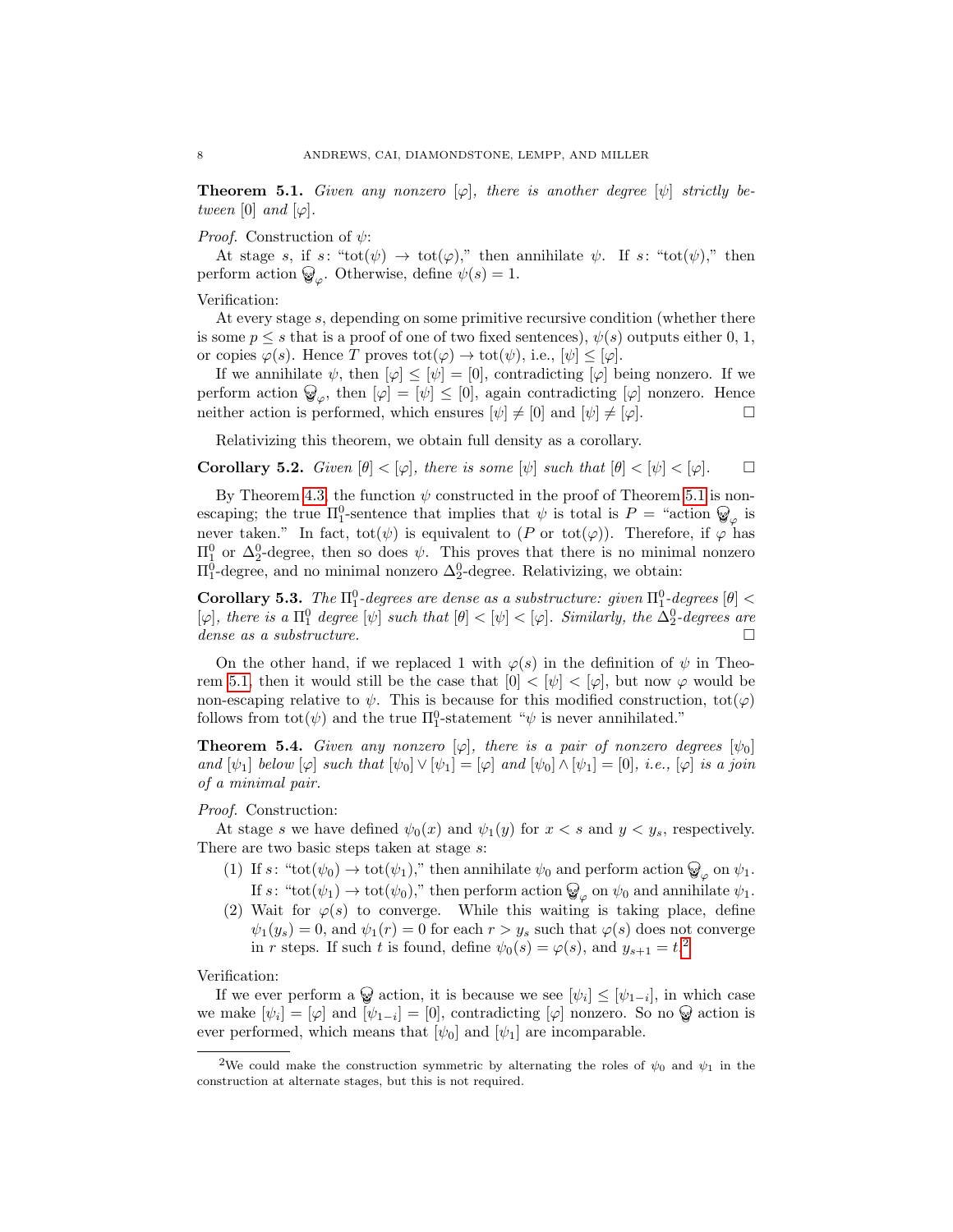By inspecting the algorithm used to define  $\psi_0$  and  $\psi_1$ , it is clear that so long as  $\varphi$ is total,  $\psi_0$  and  $\psi_1$  are both total. In fact, this can be proven in T, so  $[\psi_i] \leq [\varphi]$  for  $i < 2$ .

It is clear that if both algorithms are total, then we cannot permanently stay in the step (2) at any stage of the construction. Then by an easy case analysis,  $\varphi$ must also be total, which means  $[\psi_0] \vee [\psi_1] = [\varphi]$ .

Similarly, one of the two functions is always copying the 0 function, so  $T$  can prove that on every input at least one of the two algorithms converges. So  $[\psi_0] \wedge$  $[\psi_1] = [0].$ 

By Theorem [4.3,](#page-5-0) the function  $\psi_1$  constructed in this proof is non-escaping, and  $\varphi$ is non-escaping relative to  $\psi_0$ . This is because the true  $\Pi_1^0$ -sentence that implies that  $\psi_1$  is total says that "no  $\mathcal{D}$  action is ever taken"; and the same sentence implies that  $\psi_0$  is total if and only if  $\varphi$  is total.

### 6. The high/low hierarchy

<span id="page-8-0"></span>**Definition 6.1.** We denote by  $\varphi^{(n)}$  (or  $[\varphi]^{(n)}$ ) the *n*th iterate of the jump operator applied to  $\varphi$  (or  $[\varphi]$ , respectively). A degree  $[\varphi]$  is  $low_n$  if  $[\varphi]^{(n)} = [0]^{(n)}$ . A degree  $[\varphi]$  is  $high_n$  if  $[\varphi]^{(n)} \geq [0]^{(n+1)}$ . It is *intermediate* if it is between [0] and [0<sup>\*</sup>] but neither high<sub>n</sub> nor low<sub>n</sub> for every n. We write low and high rather than low<sub>1</sub> and high<sub>1</sub>. (We can make sense of low<sub>0</sub> and high<sub>0</sub> as meaning provably-total and  $\geq_p 0^*$ , respectively.)

<span id="page-8-1"></span>Theorem 6.2. The high/low hierarchy is strict, and there are intermediate degrees. (All results follow by direct construction, and all degrees constructed are below [0]<sup>∗</sup> .)

*Proof.* Fix  $n \geq 0$ . We first define an algorithm  $\psi \in \text{high}_{n+1} \setminus \text{high}_n$ :

$$
\psi(x) = \begin{cases} 0 & (\exists s < x) \ s : \text{``tot}(\psi^{(n)}) \to \text{tot}(0^{(n+1)})\text{''} \\ 0^*(x) & \text{otherwise.} \end{cases}
$$

Clearly  $[\psi] \leq [0]^*$ . If  $\psi$  were high<sub>n</sub>, there would be a proof s: "tot( $\psi^{(n)}$ )  $\rightarrow$ tot(0<sup>(n+1)</sup>)," that implies that  $\psi$  is provably total, and therefore not high<sub>n</sub>.

By Lemma [3.5,](#page-4-2)  $T + \text{tot}(\text{con}(0^{(n)}))$  is sufficient to show that  $[0]^{(n+1)} \nleq [0]^{(n)}$ . Therefore,  $T + \text{tot}(\text{con}(0^{(n)}))$  suffices to prove that annihilation never occurs. This implies that  $[0]^* \leq [\psi] \vee [\text{con}(0^{(n)})]$ , and hence  $[0]^{(n+2)} \leq ([\psi] \vee [\text{con}(0^{(n)})])^{(n+1)}$ . The degree  $[\text{con}(0^{(n)})]$  is  $\Pi_1^0$ , so by Corollary [4.10,](#page-6-1) we have

$$
[0]^{(n+2)} \leq ([\psi] \vee [\text{con}(0^{(n)})])^{(n+1)} = [\psi]^{(n+1)} \vee [\text{con}(0^{(n)})] = [\psi]^{(n+1)}.
$$

(The last equality holds because  $[\psi]^{(n+1)} \geq [0]^{n+1} > [\text{con}(0^{(n)})]$ .) This shows that  $[\psi]$  is high<sub>n+1</sub>.

The construction for low<sub>n+1</sub>  $\setminus$  low<sub>n</sub> is a dual construction switching 0<sup>∗</sup> and 0:

$$
\psi(x) = \begin{cases} 0^*(x) & (\exists s < x) \ s : \text{``tot}(0^{(n)}) \to \text{tot}(\psi^{(n)})^n \\ 0 & \text{otherwise.} \end{cases}
$$

Again, it is clear that  $[\psi] \leq [0^*]$  and  $[\psi]$  is not low<sub>n</sub>. To see that  $[\psi]$  is low<sub>n+1</sub>, again we use the fact that  $T + \text{tot}(\text{con}(0^{(n)}))$  proves  $[0]^{(n+1)} \nleq [0]^{(n)}$ . This implies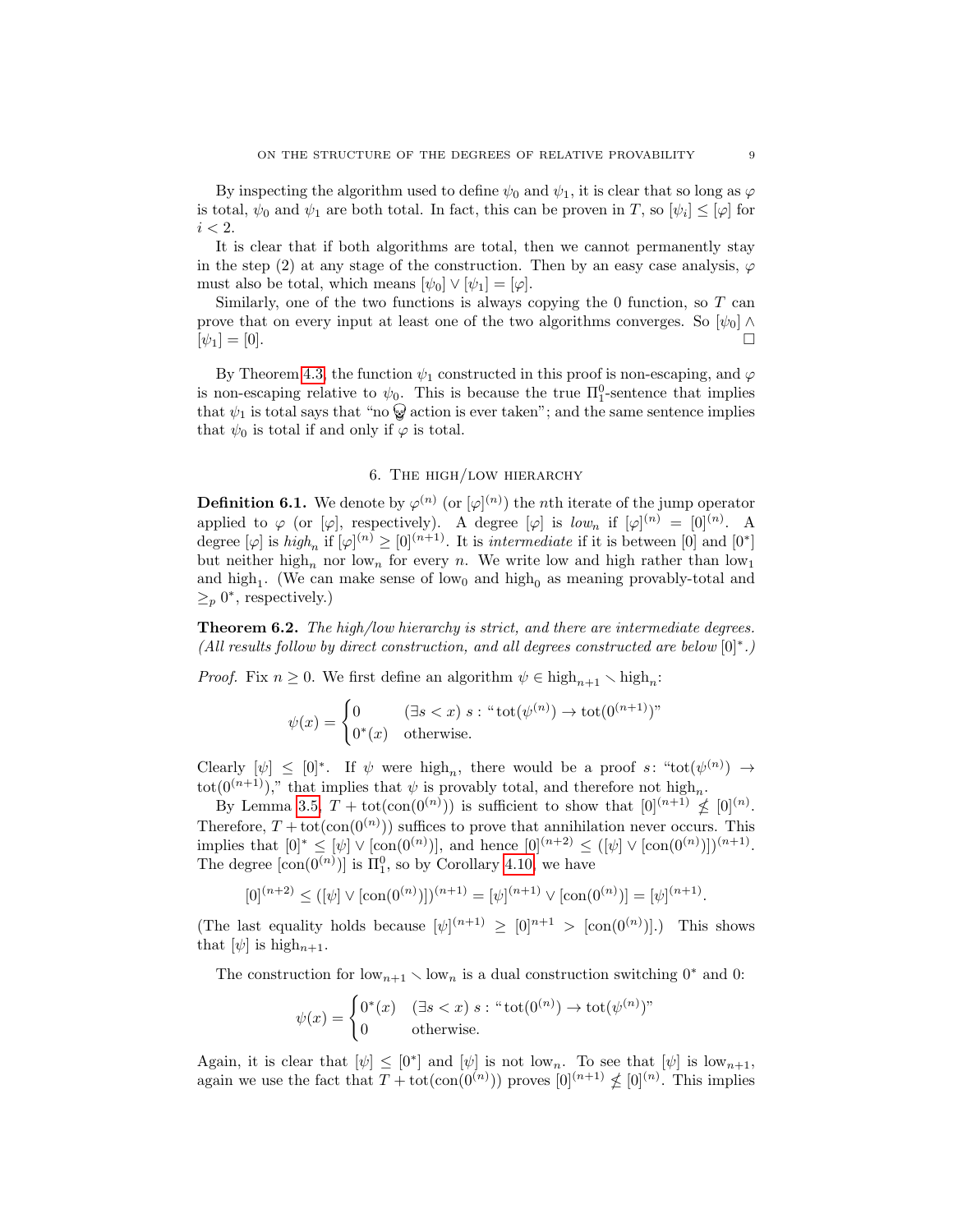that  $[\psi] \leq [\text{con}(0^{(n)})]$ , because  $[\text{con}(0^{(n)})]$  proves that the first case in the definition of  $\psi$  can never occur. Thus we have  $[\psi] \leq [0^*] \wedge [\text{con}(0^{(n)})]$ , and hence

$$
[\psi]^{(n+1)} \leq ([0^*] \wedge [\text{con}(0^{(n)})])^{(n+1)} \leq [\text{con}(0^{(n)})]^{(n+1)}
$$

$$
= [0]^{(n+1)} \vee [\text{con}(0^{(n)})] = [0]^{(n+1)}.
$$

We can think of the properly high<sub>n+1</sub> degree as simply copying 0<sup>∗</sup> while threatening annihilation if a witness is ever found that it is  $high_n$ . Similarly, the properly low<sub>n+1</sub> degree copies 0, while threatening  $\mathcal{D}_{0^*}$  if a witness is ever found that it is low<sub>n</sub>. To construct an intermediate  $\psi$ , we combine both threats. Fix  $[\varphi] \leq [0^*]$ . At stage s, assuming that we have not already performed a  $\mathcal{Q}$  action, we check whether s is a proof of  $\text{tot}(\psi^{(n)}) \to \text{tot}(0^{(n+1)})$  or  $\text{tot}(0^{(n)}) \to \text{tot}(\psi^{(n)})$  for some n. If it is, we perform action  $\mathcal{Q}_0$  (in the first case) or  $\mathcal{Q}_{0^*}$  (in the second) on  $\psi$ . Otherwise, we define  $\psi(s) = \varphi(s)$ . By the same arguments as above,  $[\psi] \leq [0^*]$ , and  $[\psi]$ is not low<sub>n</sub> or high<sub>n</sub> for any n.

The nature of the intermediate degree we construct depends on which function  $\varphi$ we copy (while threatening  $\mathcal{A}$  actions). If we copy 0, then the constructed intermediate degree is non-escaping (since its totality is provable from the true  $\Pi_1^0$ -sentence saying that no  $\mathcal{D}$  action occurs). If we copy  $0^*$ , then  $[0^*]$  is non-escaping relative to the constructed intermediate degree (since tot(0<sup>\*</sup>) is provable from tot( $\psi$ ) plus the true  $\Pi_1^0$ -sentence saying that annihilation never happens). These two facts will be useful later.

<span id="page-9-0"></span>Corollary 6.3. There is an intermediate degree that is non-escaping, and there is an intermediate degree  $[\psi]$  such that  $[0]^*$  is non-escaping relative to  $[\psi]$ .

**Two sequences of degrees.** In addition to the properly high<sub>n+1</sub>, properly low<sub>n+1</sub>, and intermediate degrees constructed in the proof of Theorem [6.2,](#page-8-1) one important sequence of degrees made an appearance: degrees of the form  $[0]^* \wedge [\text{con}(0^{(n)})]$ . These degrees, and their complements, have some interesting properties.

**Definition 6.4.** Let  $\pi_n = [0]^* \wedge [\text{con}(0^{(n)})]$ . We additionally define its complement, which we call  $\mu_n$ . We would like to define  $\mu_n$  as  $[0]^* \wedge [\neg \text{con}(0^{(n)})]$ . Since  $\text{con}(0^{(n)})$ is a  $\Pi_1^0$ -sentence, its negation is provably equivalent to totality of some partial computable function, which we will call  $\neg$ con $(0^{(n)})$ . This function is not total, and hence does not belong to the structure we are studying. So we actually define  $\mu_n = [0^* \boxtimes \neg \text{con}(0^{(n)})],$  which is almost the same thing.

Observations.

- The sequence  $\langle \pi_n \rangle$  is increasing.
- The sequence  $\langle u_n \rangle$  is decreasing.
- $\pi_n$  and  $\mu_n$  are complements to each other below  $[0]^*$ , i.e.,  $\pi_n \vee \mu_n = [0]^*$ and  $\pi_n \wedge \mu_n = [0].$

**Theorem 6.5.** Every  $\pi_n$  is low<sub>n+1</sub> but not low<sub>n</sub>, and every  $\mu_n$  is high<sub>n+1</sub> but not  $high_n$ .

*Proof.* When  $\pi_n$  first made an appearance, in the proof of Theorem [6.2,](#page-8-1) we proved that it was  $\text{low}_{n+1}$  and above the properly  $\text{low}_{n+1}$  degree we constructed, so  $\pi_n$  is properly  $\text{low}_{n+1}$ .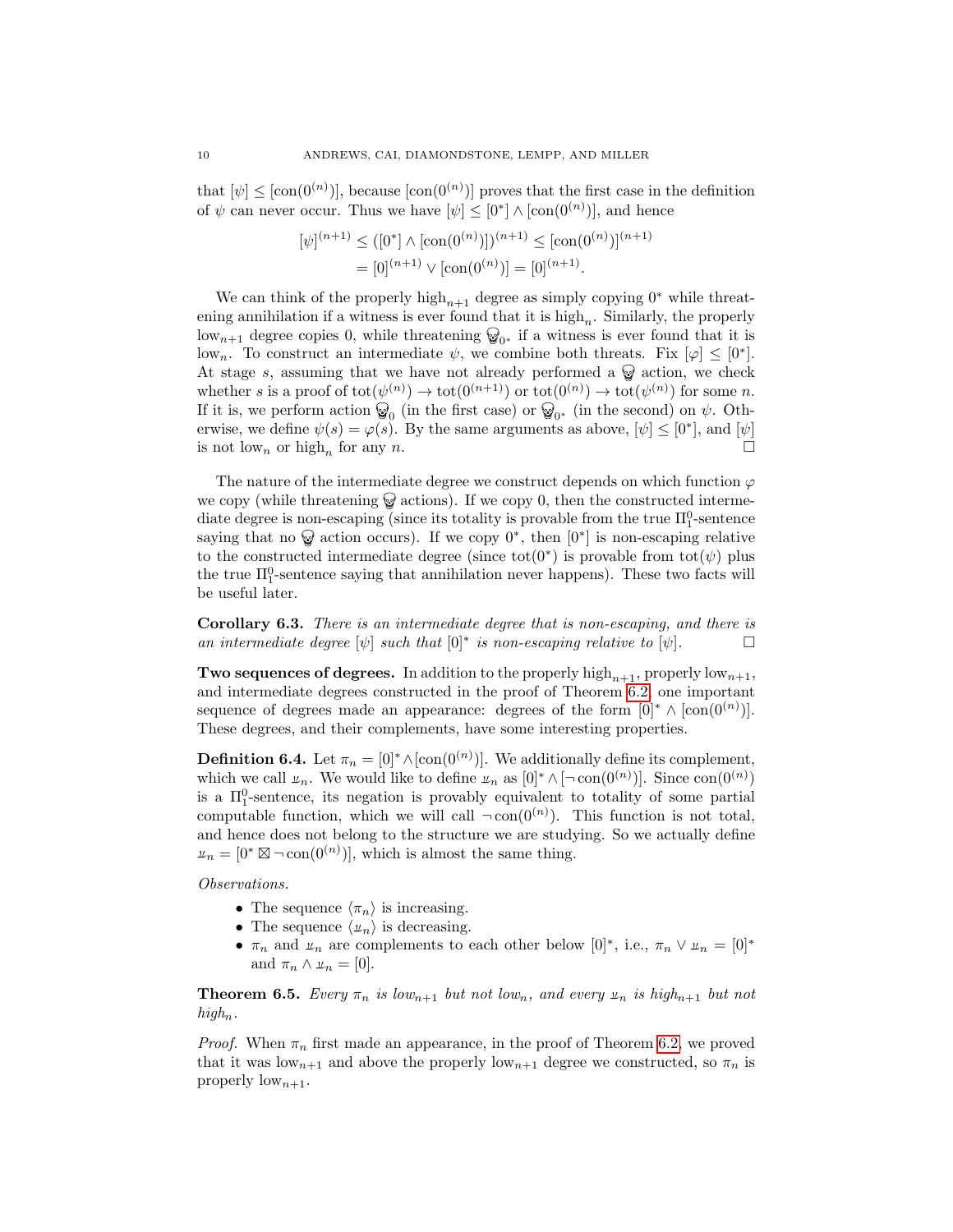For  $\mu_n$ , notice that  $[\text{con}(0^{(n)})] \vee \mu_n \geq [0]^*$ . By taking the  $n+1$ -st jumps of both sides and using Corollary [4.10,](#page-6-1) we see that  $[\text{con}(0^{(n)})] \vee \mu_n^{(n+1)} \geq [0]^{(n+2)}$ . Since  $\mu_n^{(n+1)} \geq [0]^{(n+1)} > \text{con}(0^{(n)}),$  we have  $\mu_n^{(n+1)} \geq [0]^{(n+2)}$ , making it high<sub>n+1</sub>.

To see that  $\mu_n$  is not high<sub>n</sub>, we again refer back to Theorem [6.2.](#page-8-1) Let  $\psi$  be the properly high<sub>n+1</sub> degree constructed in the proof of that theorem. We argued that  $[0]^* \n\t\leq [\psi] \vee [\text{con}(0^{(n)})]$ , which means that the totality of  $\psi$  and  $\text{con}(0^{(n)})$ together imply tot $(0^*)$ . Equivalently, the totality of  $\psi$  implies either  $0^*$  is total, or  $T + \text{tot}(0^{(n)})$  is inconsistent. So  $u_n \leq [\psi]$ , which we already know is not high<sub>n</sub>.  $\Box$ 

<span id="page-10-1"></span>**Theorem 6.6.**  $\pi_1$  bounds every  $\Pi_1^0$ -degree below  $[0]^*$ .

*Proof.* Let P be a  $\Pi_1^0$ -sentence provable from tot $(0^*)$ . We argue within T, by contrapositive:

All true 
$$
\Sigma_1^0
$$
-sentences are provable (verifying the witness constitutes a proof), so if  $\neg P$ , then  $T$  proves  $\neg P$ . Furthermore,  $T + \text{tot}(0^*)$  proves  $P$ , so  $\neg P \rightarrow \neg \text{con}(0^*)$ . Thus  $T + \text{con}(0^*) \vdash P$  and  $T + \text{tot}(0^*) \vdash P$ , thus  $T + \text{tot}(\pi_1) \vdash P$ .

The previous result is the reason for the name  $\pi_1$ . However, it should be noted that  $\pi_1$  is not itself  $\Pi_1^0$ , or even  $\Delta_2^0$ .

# <span id="page-10-0"></span>**Corollary 6.7.** There is a non-escaping degree that is not  $\Delta_2^0$ .

*Proof.* We claim that  $\pi_1$  has the desired properties. It is below the  $\Pi_1^0$ -degree [con(0<sup>\*</sup>)], so it is non-escaping. Assume that  $\pi_1$  is  $\Delta_2^0$ . By Theorem [4.9,](#page-5-1) it is low, so  $\pi_1^{\text{con}} \leq \pi_1^* \leq [0]^*$ . But  $\pi_1^{\text{con}}$  is  $\Pi_1^0$ , so  $\pi_1^{\text{con}} \leq \pi_1$  by Theorem [6.6,](#page-10-1) contradicting Gödel's Second Incompleteness Theorem.  $\Box$ 

Proposition 6.8.  $\pi_1^{\circ} \wedge [0]^* = \pi_1$ .

Proof. This follows from direct calculation using the distributive property of our lattice:

$$
\pi_1^{\circ} \wedge [0]^* = (\pi_1 \vee [\text{con}(\pi_1)]) \wedge [0]^*
$$
  
= (([0] \* \wedge [\text{con}(0^\*)]) \vee [\text{con}(\pi\_1)]) \wedge [0]^\*  
= ([0] \* \vee [\text{con}(\pi\_1)]) \wedge [\text{con}(0^\*)] \wedge [0]^\*  
= [0] \* \wedge [\text{con}(0^\*)]  
= \pi\_1.

One consequence is that, even though  $\pi_1$  is low<sub>2</sub>, a single hop is sufficient to take it outside the cone below  $[0]^*$ . Interestingly,  $\mu_1$  hops inside  $[0]^*$ .

# **Proposition 6.9.**  $\mu_1^{\text{con}} = 0^{\circ}$  and so  $\mu_1^{\circ} \leq [0]^*$ .

*Proof.* Since  $T + (A \text{ or } B)$  is consistent if and only if  $T + A$  or  $T + B$  is consistent, con( $u_1$ ) is equivalent to con( $0^*$ ) or  $Con_T(\neg con(0^*))$ . We claim  $Con_T(\neg con(0^*))$  is equivalent to con(0); the result follows. Obviously  $Con_T(\neg \text{con}(0^*))$  implies con(0). For the other direction, Gödel's Second Incompleteness Theorem tells us that  $con(0)$ implies Con $_T(\neg \text{con}(0))$ , and the latter implies Con $_T(\neg \text{con}(0^*)$ ).  $))$ .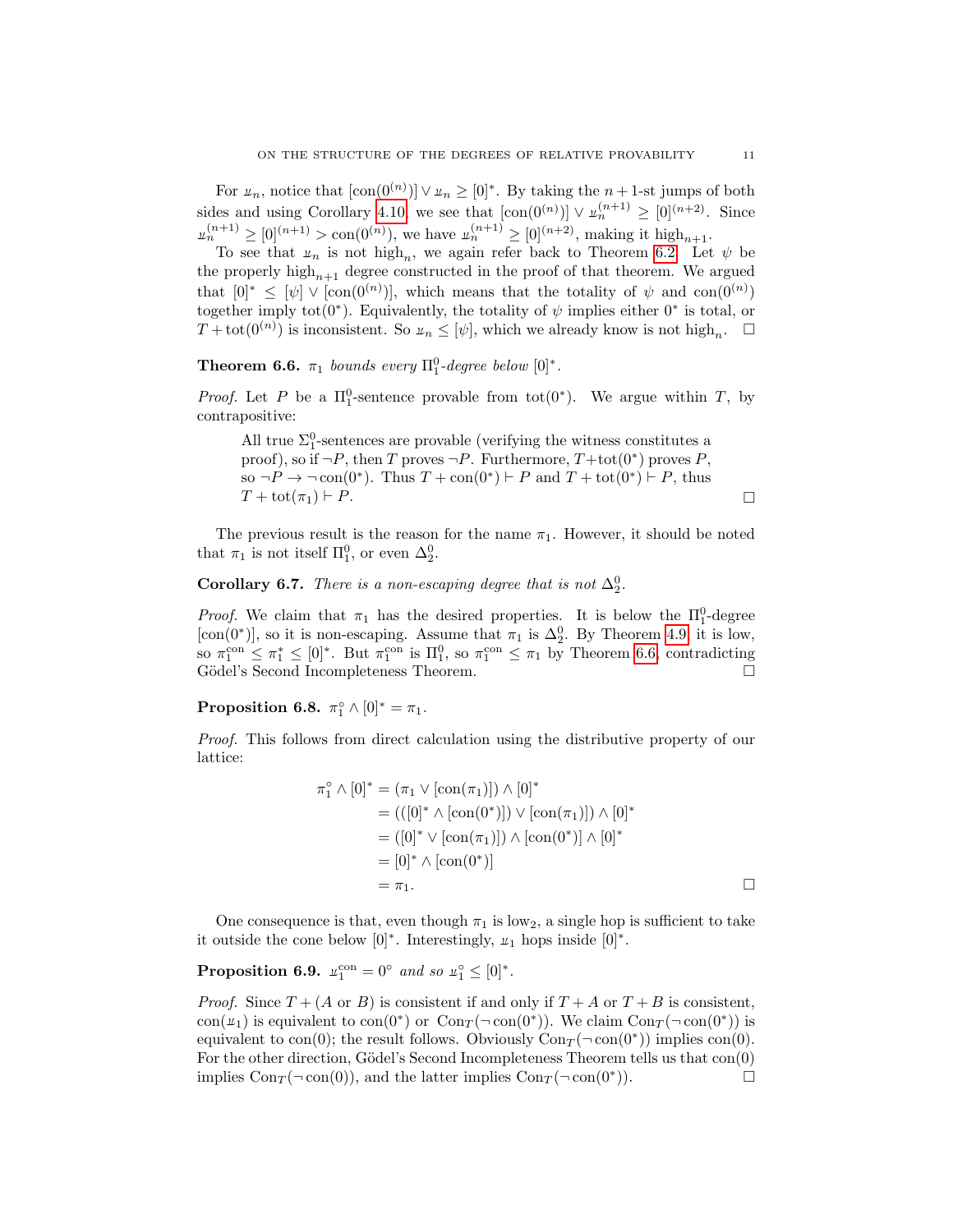### 7. Cappability

**Definition 7.1.** We call  $[\varphi], [\psi]$  a minimal pair if  $[\varphi], [\psi]$  are nonzero, and  $[\varphi] \wedge [\psi] =$ [0]. If  $[\varphi]$  forms half of a minimal pair, we say that  $[\varphi]$  is *cappable*.

We showed in Theorem [5.4](#page-7-2) that every degree is the join of a minimal pair, constructing many examples of cappable degrees. The  $\Delta_2^0$  degrees are another source of examples.

<span id="page-11-1"></span>**Proposition 7.2.** Every  $\Delta_2^0$ -degree is cappable.

*Proof.* If  $[\varphi]$  is  $\Delta_2^0$ , then  $\neg$  tot $(\varphi)$  is provably equivalent to a  $\Pi_2^0$ -sentence. Therefore, there is some algorithm  $\psi$  such that tot $(\psi)$  is provably equivalent to  $\neg$  tot $(\varphi)$ . Fix an arbitrary total algorithm  $\theta$ . We have  $[\varphi] \wedge [\theta \boxtimes \psi] = [0]$ , and  $[\varphi] \vee [\theta \boxtimes \psi] = [\varphi] \vee [\theta]$ . If  $[\theta] > [\varphi]$ , this gives a minimal pair (and, in fact, a complement in the cone below  $[\theta]$ ).

The proof shows that every  $\Delta_2^0$ -degree is complementable to every degree above it. This has a partial converse.

**Corollary 7.3.** A degree  $[\varphi]$  is  $\Delta_2^0$  if and only if it is complementable to some  $\Pi_1^0$ -degree  $[\theta]$  above it (in other words, there is a  $[\psi]$  such that  $[\varphi] \vee [\psi] = [\theta]$  and  $[\varphi] \wedge [\psi] = [0]$ , and if and only if it is complementable to every  $\Pi_1^0$ -degree above it.

*Proof.* Assume that  $[\theta] > [\varphi]$  is  $\Pi_1^0$  and  $[\varphi]$  is complementable to  $[\theta]$  by  $[\psi]$ . Then tot( $\varphi$ ) is equivalent to tot( $\psi$ )  $\to$  tot( $\theta$ ), which is  $\Sigma_2^0$ , so [ $\varphi$ ] is  $\Delta_2^0$ . The other directions follow from Propositions [4.8](#page-5-2) and [7.2.](#page-11-1)  $\Box$ 

As a result,  $\Delta_2^0$ -degrees are definable from  $\Pi_1^0$ -degrees.

We saw in the previous section that  $\pi_1$  is not  $\Delta_2^0$ , so it cannot be complementable to con( $0^*$ ). In particular, the degrees below con( $0^*$ ) do not form a boolean algebra.

**Theorem 7.4.**  $[0]^*$ , and consequently every degree above  $[0]^*$ , is not cappable.

*Proof.* Suppose that  $[0]^* \wedge [\varphi] = [0]$ . Then  $0^* \boxtimes \varphi + 1$  is provably total, and by padding, there are infinitely many proofs s of tot $(0^* \boxtimes \varphi + 1)$ . For every such s,  $0^*(s)$  is defined to be  $(0^*\boxtimes \varphi+1)(s)$ . The algorithm that  $0^*$  follows on such input s is (first decode the proof, then) wait for a stage when either  $0^*(s)$  or  $\varphi(s)$  converges, and then add one to that value. It cannot be the case that  $0^*(s)$  converges first, otherwise  $0^*(s) = 0^*(s) + 1$ , so  $\varphi(s)$  must converge. Therefore, we have infinitely many arguments where  $0^*$  is copying  $\varphi + 1$ . We can carry out the above argument in  $T + \text{tot}(0^*)$ , which shows that  $[\varphi] \leq [0^*]$ . It follows that  $[\varphi] = [0]$ .

Corollary 7.5. Every nonzero degree bounds a nonzero degree below  $[0]^*$ .  $\Box$ 

**Theorem 7.6.** There is a  $[\psi] < [0]^*$  that is not cappable.

*Proof.* We define a function  $\psi$  so that  $\psi(\langle p, x \rangle) = \varphi_e(x)$  if  $p : \text{``tot}( \psi \boxtimes \varphi_e)$ " and there is no  $q \leq p$  with  $q : "tot(\psi) \to tot(0^*)$ ", and  $\psi(\langle p, x \rangle) = 0$  otherwise. In other words, if we witness a proof that  $\psi \boxtimes \varphi_e$  is total, we code  $\varphi_e$  into a column of  $\psi$ , but if we ever witness a proof that  $[0^*] \leq [\psi]$ , we stop any future coding of new functions (while continuing to code any functions we already started coding).

To see that  $[\psi] \leq [0]^*$ , we argue inside  $T + \text{tot}(0^*)$  (which, recall, proves  $\Pi_2^0$ -soundness for  $T$ :

<span id="page-11-0"></span>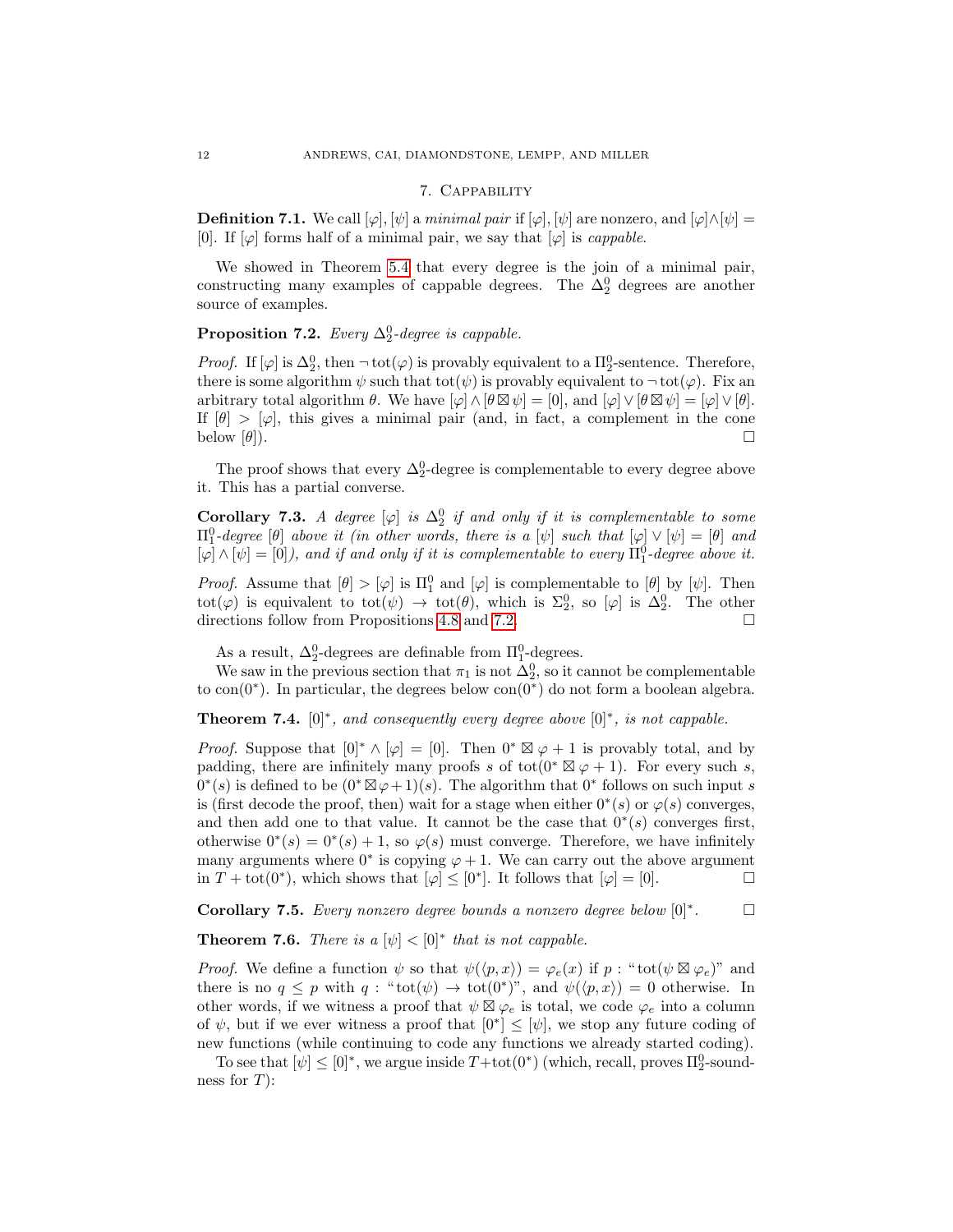Suppose that  $\psi$  is not total. For all  $e$ , by  $\Pi_2^0$ -soundness, if T proves tot $(\psi \boxtimes \varphi_e)$ , then  $\psi \boxtimes \varphi_e$  is total, which means  $\varphi_e$  must be total (since we are assuming  $\psi$  is not). So for every p and x, either  $\psi(\langle p, x \rangle) = 0$ , or  $\psi(\langle p, x \rangle) = \varphi_e(x)$  for some total function  $\varphi_e$ . Therefore,  $\psi$  is total.

To see that  $[\psi] < [0]^*$ , suppose to the contrary there is a q such that  $q:$  "tot $(\psi) \rightarrow$ tot(0<sup>\*</sup>)". Then  $\psi$  is equivalent to a finite join of the functions  $\varphi_e$  that the construction began coding before finding q. The totality of each such  $\varphi_e$  is provable from the totality of  $\psi$ , which means that each such  $\varphi_e$  is provably total (because we have a proof of tot( $\psi$ ) or tot( $\varphi_e$ )). So  $\psi$  is provably total, but then it cannot prove the totality of 0<sup>∗</sup> .

By the same argument, for each e such that T proves  $\text{tot}(\psi \boxtimes \varphi_e)$ ,  $\varphi_e$  is always below  $\psi$  and so provably total. This shows that  $\psi$  is not cappable.

### 8. Inverting jumps

<span id="page-12-0"></span>In this structure, we have defined two natural jump-like operators (strictly increasing and degree invariant). We have called these the jump and the hop. In this section, we prove the existence of both jump-inverses and hop-inverses. We also prove the existence of skip-inverses. We even prove a form of pseudo-jump inversion. For the hop, the inverse has a natural self-referential definition.

## **Theorem 8.1.** If  $[\varphi] \geq [0]^\circ$ , then there is a degree  $[\theta]$  such that  $[\theta]^\circ = [\varphi]$ .

*Proof.* Suppose  $[\varphi] \geq [0]^\circ$ . Let  $\Phi(x)$  be the number of steps required for  $\varphi(x)$  to converge (where if  $\varphi(x)$  diverges, then we set  $\Phi(x) = +\infty$ ). Using the Recursion Theorem, we can define  $\theta$  as follows:

$$
\theta(x) = \begin{cases} 0 & (\exists p \le \Phi(x)) \ p : \text{``tot}(\theta) \to 0 = 1" \\ \varphi(x) & \text{otherwise.} \end{cases}
$$

Note that T proves  $\mathrm{tot}(\theta) \iff (\mathrm{tot}(\varphi) \text{ or } "T + \mathrm{tot}(\theta))$  is inconsistent").

By direct calculation,  $[\theta]^\circ = [\theta] \vee [\text{con}(\theta)] = ([\varphi] \wedge [\neg \text{con}(\theta)]) \vee [\text{con}(\theta)] = [\varphi] \vee [\varphi]$ [con( $\theta$ ]. So it suffices to show that [ $\varphi$ ] is above [con( $\theta$ )]. We argue in  $T + \text{tot}(\varphi)$ as follows (using the fact that  $T + \text{tot}(\varphi) \vdash T$  is consistent):

Suppose that  $T + \text{tot}(\theta)$  is inconsistent. Then there is some p: " $tot(\theta) \rightarrow 0 = 1$ ", so there is a stage s such that for all  $x < p$ ,  $\theta(x)$  has converged by stage s, and for all  $x \geq p$ ,  $\theta(x)$  is just the straightforward 0 algorithm. So T proves tot( $\theta$ ), which means that T itself is inconsistent, a contradiction.

For the skip, notice that a skip is automatically  $\Pi_1^0$  and above  $[con(0)]$ , and so we can only possibly find skip-inverses for these degrees:

**Theorem 8.2.** If  $\varphi \geq_{p} \text{con}(0)$  is  $\Pi_1^0$ , there is a  $\Pi_1^0$ -degree  $[\theta]$  such that  $[\text{con}(\theta)] =$  $[\varphi]$ .

*Proof.* Assume that T proves  $\varphi \leftrightarrow (\forall n) P(n)$ , where P has only bounded quantification. Define  $\theta$  as follows. On input n, we diverge if  $\theta$  has diverged on any previous input (as usual). If not, we check if there is a  $p \leq n$  such that  $p : "tot(\theta) \to 0 = 1".$ If so, we perform action  $\mathcal{G}_0$ . (In other words, we declare that  $\theta(s) \downarrow = 0$  for all  $s \geq n$ .) If no such p has yet been found, we let  $\theta(n)$  iff  $P(n)$ .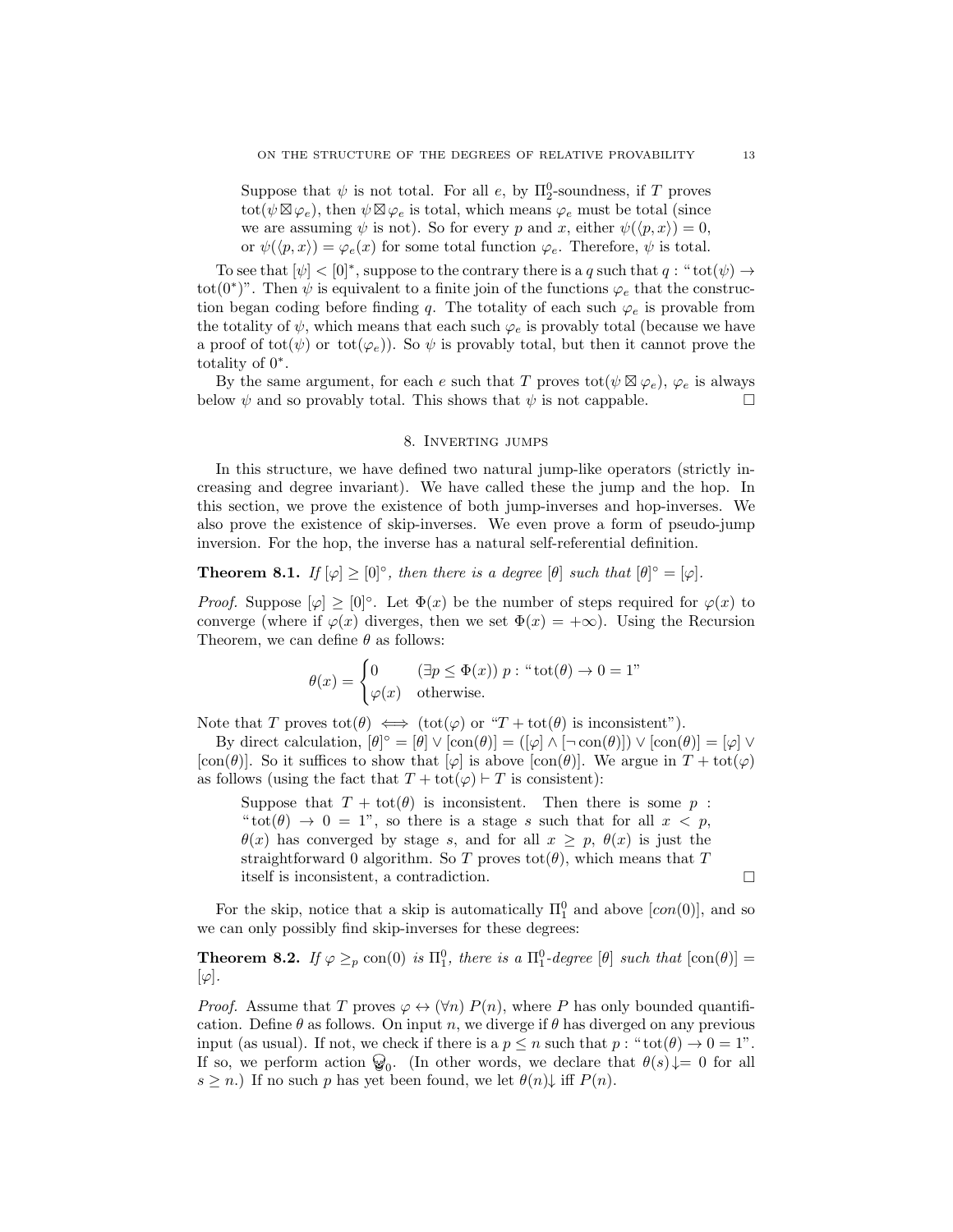Note that we can computably determine if  $\theta(n)\downarrow$ , so tot $(\theta)$  is  $\Pi_1^0$ . We claim that

$$
\text{con}(\theta) \equiv_p (\theta + \text{con}(0)) \equiv_p \varphi.
$$

First, arguing in  $T + \text{Con}(T)$ :

If action  $\mathcal{Q}_0$  occurs, then T proves tot( $\theta$ ). But the action's occurrence implies that  $T + \text{tot}(\theta)$  is inconsistent, hence so is T. This is a contradiction, so action  $\mathcal{D}_0$  never occurs. Therefore,  $\theta$  is total if and only  $\varphi$ is total.

This shows that  $\theta + \text{con}(0) \geq_p \varphi$ . We assumed that  $\varphi \geq_p \text{con}(0)$ , so we also have  $\varphi \geq_{p} \theta$ . Therefore,  $\theta + \text{con}(0) \equiv_{p} \varphi$ .

Now argue in  $T + \text{Con}(T) + \text{tot}(\theta)$ :

Assume  $\neg \text{con}(\theta)$ . Then there is a least p such that  $p : " \text{tot}(\theta) \rightarrow$  $0 = 1$ ". The only obstacle to performing action  $\mathcal{Q}_0$  at stage  $n = p$ would be if  $\theta$  diverged on an earlier input. But we know tot $(\theta)$ , so we must perform action  $\mathcal{G}_0$ . We have already seen that this leads to a contradiction, hence  $con(\theta)$ .

This shows that  $\theta + \text{con}(0) \geq_{p} \text{con}(\theta)$ . Since  $\theta$  is  $\Pi_1^0$ , we know that  $\text{con}(\theta) \geq_{p} \theta$ . Therefore,  $\theta + \text{con}(0) \equiv_p \text{con}(\theta)$ . Putting everything together,  $\text{con}(\theta) \equiv_p \varphi$ .  $\Box$ 

For the proof of jump inversion, the key idea is simply to wait, whenever we see some  $[\varphi_e] \leq [\theta]$ , for  $\varphi_e$  to give some evidence of totality, by converging on a new input. In the meantime, we ensure that the only way  $\theta$  can fail to be total is if  $\varphi_e$ eventually provides this evidence.

<span id="page-13-0"></span>**Theorem 8.3.** If  $[\varphi] \geq [0]^*$ , then there is a degree  $[\theta]$  such that  $[\theta]^* = [\varphi]$ .

*Proof.* We will construct the jump-inverse  $\theta$ . The construction of  $\theta$  is divided into two types of stages, type I stages and type II stages. Stage 0 is a type I stage.

- (1) If t is a type I stage, we define  $\theta(t) = \varphi(t)$ , and consider the least p not already considered. If  $p : "tot(\theta) \to tot(\varphi_e)$ ", then  $t + 1$  is a type (II, e) stage; otherwise,  $t + 1$  is type I.
- (2) If t is a type  $(II, e)$  stage, let s be the most recent type I stage. We define  $\theta(t) = 0$ . If  $\varphi_e(s) \downarrow$  by stage t, then  $t + 1$  is type I. Otherwise,  $t + 1$  is type  $(II, e).$

Recall our convention that functions converge on initial segments, so to prove totality of  $\varphi$ , it suffices to show that  $\varphi$  converges on infinitely many inputs. To show that  $\theta^*$  is above  $\varphi$ , it suffices to show that  $\theta^*$  can prove the existence of infinitely many type I stages. We argue in  $T + \text{tot}(\theta^*)$ :

Suppose that we enter a type  $(II, e)$  stage from a type I stage at stage  $s + 1$ . Then  $T + \text{tot}(\theta)$  proves  $\text{tot}(\varphi_e)$ . By  $\Pi_2^0$ -soundness,  $\varphi_e$ is total, so  $\varphi_e(s)$  converges, and we eventually enter another type I stage. Hence there are infinitely many type I stages.

To show that  $\varphi$  is above  $\theta^*$ , we argue in  $T + \text{tot}(\varphi)$  (using  $T + \text{tot}(\varphi) \vdash \text{tot } 0^*$ ): Suppose there is some least pair  $(s, e)$  such that  $s : "tot(\theta) \to tot(\varphi_e)"$ but  $\varphi_e(s)$ . Then the construction enters a type (II, e) stage at stage  $s+1$ , and then never leaves type (II, e) stages. This means  $\theta$  is total, because for  $x > s$ ,  $\theta(x)$  simply outputs another 0 as we search for a stage x where  $\varphi_e(s)$ , which does not exist. By simply monitoring the construction for the first  $s + 1$  stages, T can prove  $\varphi_e(s) \downarrow$  or tot( $\theta$ ).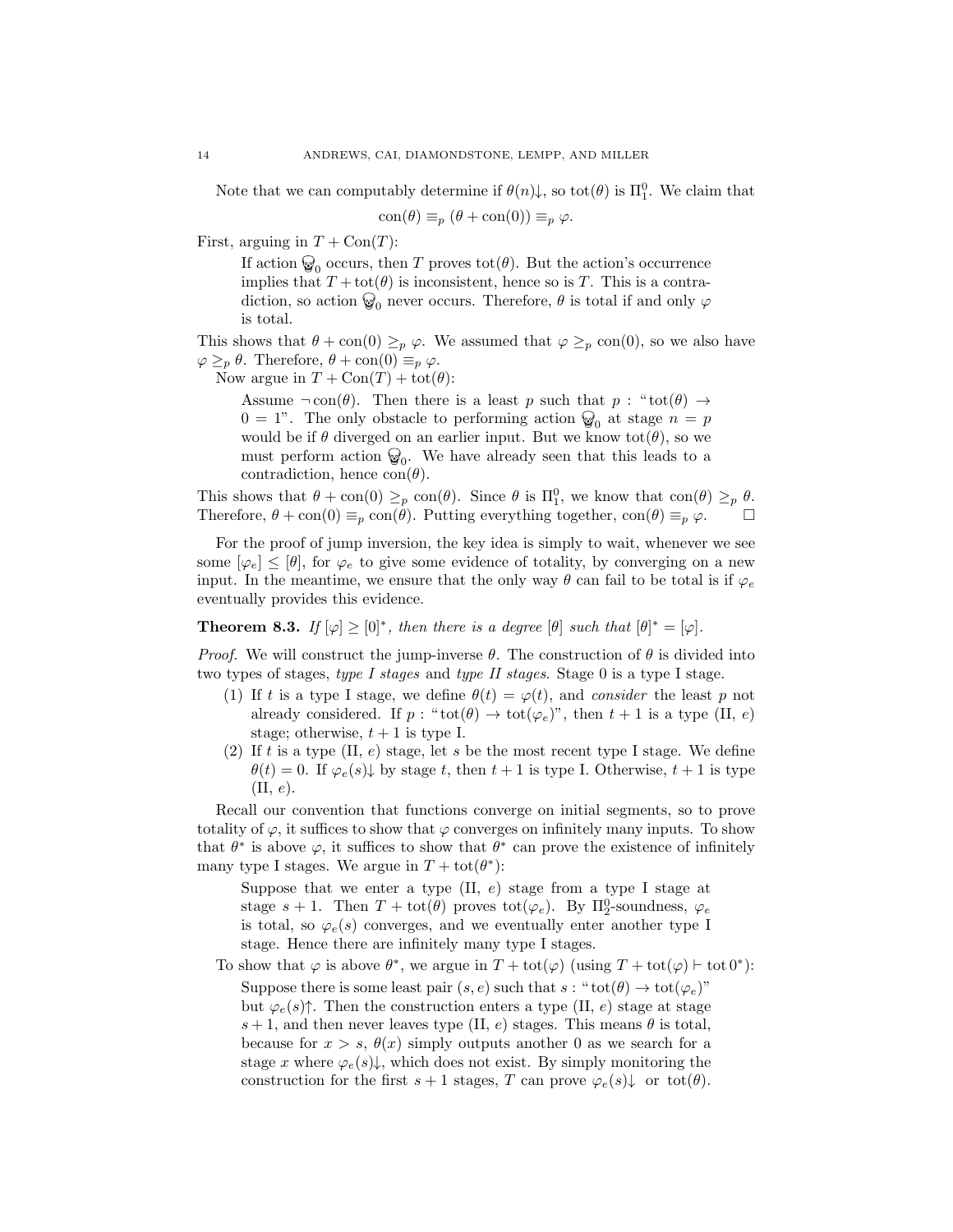Since T also proves  $\text{tot}(\theta) \rightarrow \text{tot}(\varphi_e)$ , we have  $T \vdash \varphi_e(s) \downarrow$  (since either it converges or  $\varphi_e$  is total). By  $\Pi_2^0$ -soundness,  $\varphi_e(s)$  converges, contradicting our choice of  $(s, e)$ .

By induction, for all s, if s : " $\text{tot}(\theta) \to \text{tot}(\varphi_e)$ " then  $\varphi_e(s) \downarrow$ . If there is one proof, there are infinitely many, so in fact if  $T + \text{tot}(\theta)$ proves  $\text{tot}(\varphi_e)$  then  $\varphi_e$  is total. Thus  $\theta^*$  is total.

Using the same idea to construct two functions, we can find a pair of low degrees whose join is  $[0]^*$ .

<span id="page-14-0"></span>**Theorem 8.4.** There are low degrees  $[\psi_0]$  and  $[\psi_1]$  such that  $[\psi_0] \vee [\psi_1] = [0]^*$  and  $[\psi_0] \wedge [\psi_1] = [0].$ 

*Proof.* We will construct  $\psi_0$  and  $\psi_1$ . The construction is divided into three types of stages, type I stages, type II stages for  $\psi_0$ , and type II stages for  $\psi_1$ . Stage 0 is a type I stage.

- (1) If t is a type I stage, we define  $\psi_0(s) = \psi_1(s) = 0$  for all  $s \leq t$  where these are not already defined. We *consider* the least  $p$  not already considered. If  $p:$  " $\text{tot}(\psi_i) \to \text{tot}(\varphi_e)$ " for some  $i \leq 1$ , then  $t+1$  is a type (II, e) stage for  $\psi_i$ ; otherwise,  $t+1$  is type I.
- (2) If t is a type (II, e) stage for  $\psi_i$ , let s be the most recent type I stage. We define  $\psi_i(t) = 0$ , and leave  $\psi_{1-i}(t)$  undefined. If  $\varphi_e(s) \downarrow$  by stage t, then  $t+1$  is type I. Otherwise,  $t+1$  is type (II, e) for  $\psi_i$ .

The jumps of  $[\psi_0]$  and  $[\psi_1]$  are below  $[0]^*$  by the same argument as in the proof of jump inversion. To see that their join is [0]<sup>∗</sup> , notice that both being total means that we never stay in a type II stage forever, and so every 0-provably total function is total, which implies that 0<sup>∗</sup> is total. To see that their meet is [0], notice that every stage t is type I (in which case  $\psi_0(t)$  and  $\psi_1(t)$  are both defined) or type II for some  $\psi_i$  (in which case  $\psi_i(t)$  is defined).

Relativizing this theorem allows us to combine jump inversion with lower-cone avoidance.

<span id="page-14-1"></span>Corollary 8.5. If  $[\varphi] \geq [0]^*$ , and  $[\theta] \not\geq [\varphi]$ , then  $[\varphi]$  has a jump-inverse  $[\psi] \not\leq [\theta]$ .

*Proof.* By Theorem [8.3,](#page-13-0)  $[\varphi]$  has *some* jump inverse  $[\gamma]$ , so we can relativize Theo-rem [8.4](#page-14-0) to [ $\gamma$ ] to get  $[\psi_0], [\psi_1]$  that are low over [ $\gamma$ ] and join to [ $\varphi$ ]. Hence both [ $\psi_0$ ] and  $[\psi_1]$  are jump-inverses of  $[\varphi]$ , and they cannot both be below  $[\theta]$ .

The following theorem gives us a form of pseudo-jump inversion.

<span id="page-14-2"></span>**Theorem 8.6.** Given a computable function  $\psi$  such that  $[\varphi_i] \leq [\varphi_{\psi(i)}] \leq [\varphi_i^*]$  for every index i (in particular, if  $\varphi_i$  is total, then so is  $\varphi_{\psi(i)}$ ), there is always an index e such that  $[\varphi_{\psi(e)}] = [0]^*$ .

*Proof.* We will construct  $\varphi_e$ . Again, there are two types of stages. At a type I stage s, we code  $\varphi_e(s) = 0^*(s)$ , and then switch to a type II stage. At a type II stage x (with s as the most recent type I stage), we define  $\varphi_e(x) = 0$  and check whether  $\varphi_{\psi(e)}(s)$  converges at stage x. If not, the next stage is also type II. If it does converge, the next stage is type I.

For all x,  $\varphi_e(x)$  copies either  $0^*(x)$  or the zero function, so  $[\varphi_e] \leq [0]^*$ . Moreover, if  $\varphi_{\psi(e)}$  and  $\varphi_e$  are both total, then the construction is never stuck in a type II stage,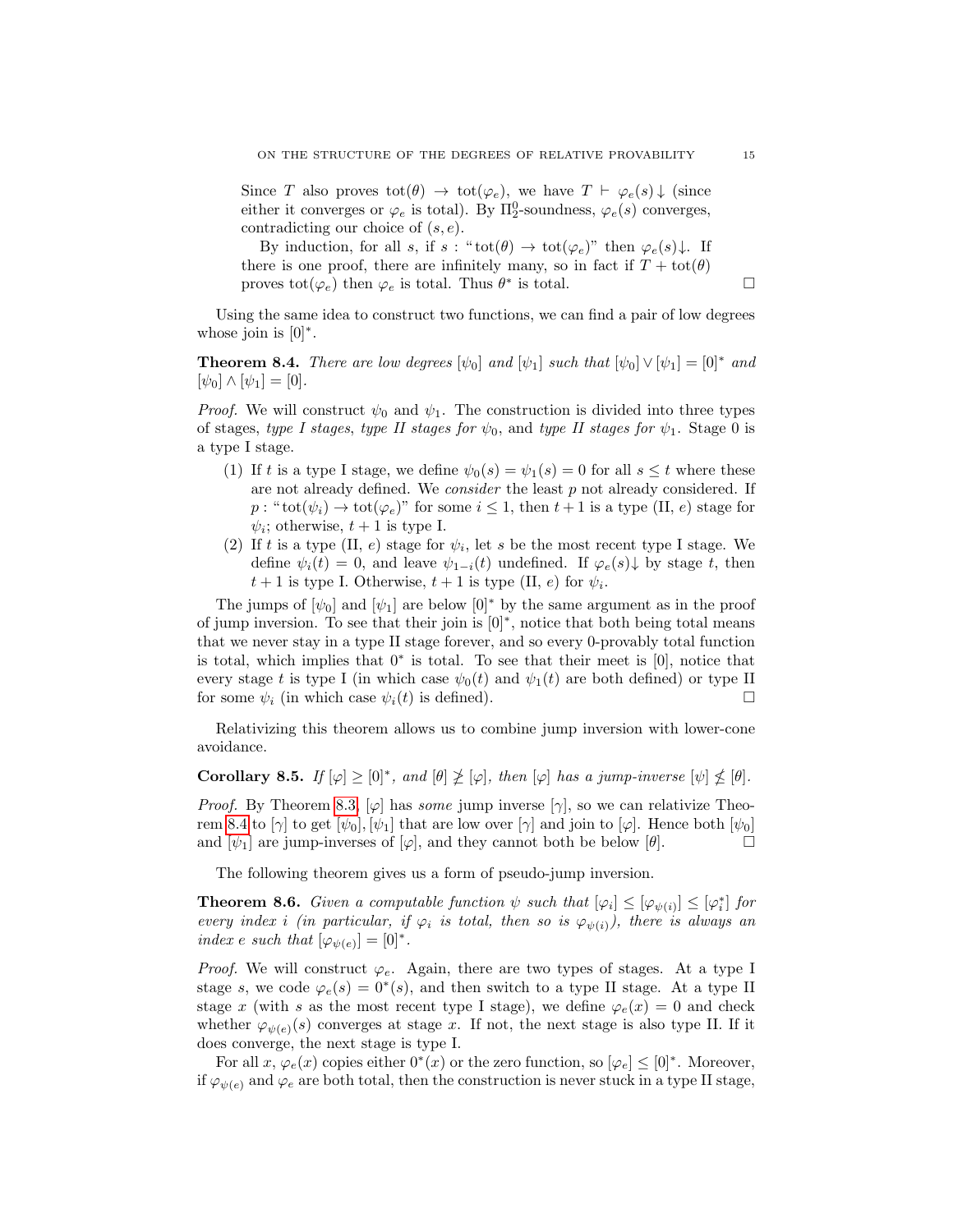so there are infinitely many type I stages, and  $0^*$  is also total. Since  $[\varphi_e] \leq [\varphi_{\psi(e)}]$ , this shows that  $[0^*] \leq [\varphi_{\psi(e)}].$ 

It remains to show  $[\varphi_{\psi(e)}] \leq [0]^*$ . Fix a proof  $p : \text{``tot}(\varphi_e^*) \to \text{tot}(\varphi_{\psi(e)})$ ". We argue in  $T + \text{tot}(0^*)$ :

The construction is never stuck in a type I stage, and so it suffices to show that every sequence of consecutive type II stages is terminated by a type I stage. Let  $X_{s,k}$  be the formalized  $\Pi_1^0$ -sentence saying "s is a type I stage, the code of the computation process through the first  $s$ stages is k, and  $\varphi_{\psi(e)}(s)$  diverges," and let  $\chi_{s,k}$  be the corresponding computable function (using the correspondence between  $\Pi^0_2$ -sentences and functions that maps between true sentences and total functions). This sentence clearly implies that  $\varphi_e$  is total, because it implies that the construction of  $\varphi_e$  becomes stuck in type II stages after stage s, and so  $\varphi_e(x) = 0$  for all  $x > s$ .

Suppose that for some pair s, k, the sentence  $X_{s,k}$  is true  $(\chi_{s,k})$  is total). Then  $\chi^*_{s,k}$  is also total (cf. the note following Theorem [4.9\)](#page-5-1), and hence  $\varphi_e^*$  is total.

Otherwise,  $X_{s,k}$  is false for all s, k. This implies that the construction is never stuck in type II stages, and hence  $\varphi_{\psi(e)}$  is total.

The above is a proof that totality of  $0^*$  implies that either  $\varphi_e^*$  is total, or  $\varphi_{\psi(e)}$  is total. Adjoining the proof p, we obtain a proof that  $\text{tot}(0^*)$  implies  $\text{tot}(\varphi_{\psi_e})$  $\Box$ 

One might imagine that for this theorem to be true we would need uniformity of proofs witnessing  $\varphi_e \leq_p \varphi_{\psi(e)} \leq_p \varphi_e^*$ , or else provable totality of  $\psi$ , but neither is required. On the other hand, like most of the proofs in this paper (with the notable exception of Corollary [8.5\)](#page-14-1), the proof of Theorem [8.6](#page-14-2) is uniform: e can be found uniformly from an index for  $\psi$  and an index for the enumeration of T.

We end the section with an application of Theorem [8.6](#page-14-2) completely analogous to Jockusch and Shore's first application of pseudo-jump inversion [\[3\]](#page-20-3).

*Example.* Let  $\psi_0$  be a computable function such that  $[\varphi_{\psi_0(i)}] = [\varphi_i]^\circ$ . So  $[\varphi_{\psi_0(i)}]$ is always low over  $[\varphi_i]$ . By Theorem [8.6,](#page-14-2) there is an e such that  $[\varphi_{\psi_0(e)}] = [0]^*,$ meaning that  $[\varphi_e]$  is properly high. Using the uniformity of the proof of Theorem [8.6](#page-14-2) with respect to the base theory, we get a computable  $\psi_1$  such that  $[\varphi_{\psi_1(i)}]$  is always properly high over  $[\varphi_i]$ . Applying Theorem [8.6](#page-14-2) again, there is an e such that  $[\varphi_{\psi_1(e)}] = [0]^*$ . We claim that  $[\varphi_e]$  is properly low<sub>2</sub>. This follows from the fact that [0]<sup>∗</sup> is properly high over  $[\varphi_e]$ , so  $[0]^* < [\varphi_e]^*$  (i.e.,  $[\varphi_e]$  is not low) and  $([0]^*)^* \ge$  $[\varphi_e]^{**}$  (i.e.,  $[\varphi_e]$  is low<sub>2</sub>).

Continuing in this way, we could show that the high/low hierarchy is strict below [0]<sup>∗</sup>, reproving all of Theorem [6.2](#page-8-1) except the existence of intermediate degrees.

### 9. Jump classes and domination properties

<span id="page-15-0"></span>A natural question arising in our study of the provability degrees is the relationship between escape and domination notions, on the one hand, and the jump classes on the other. In part, this is inspired by Martin's high–domination theorem from computability. In part, it is inspired by the fact that every  $\Pi_1^0$ -degree is  $\mathbf{GL}_1$ (Theorem [4.9\)](#page-5-1), which implies that non-escaping degrees must also be weak in the sense of the jump hierarchy because of the characterization of non-escaping degrees (Theorem [4.3\)](#page-5-0). However, we will see that in the setting of the provability degrees,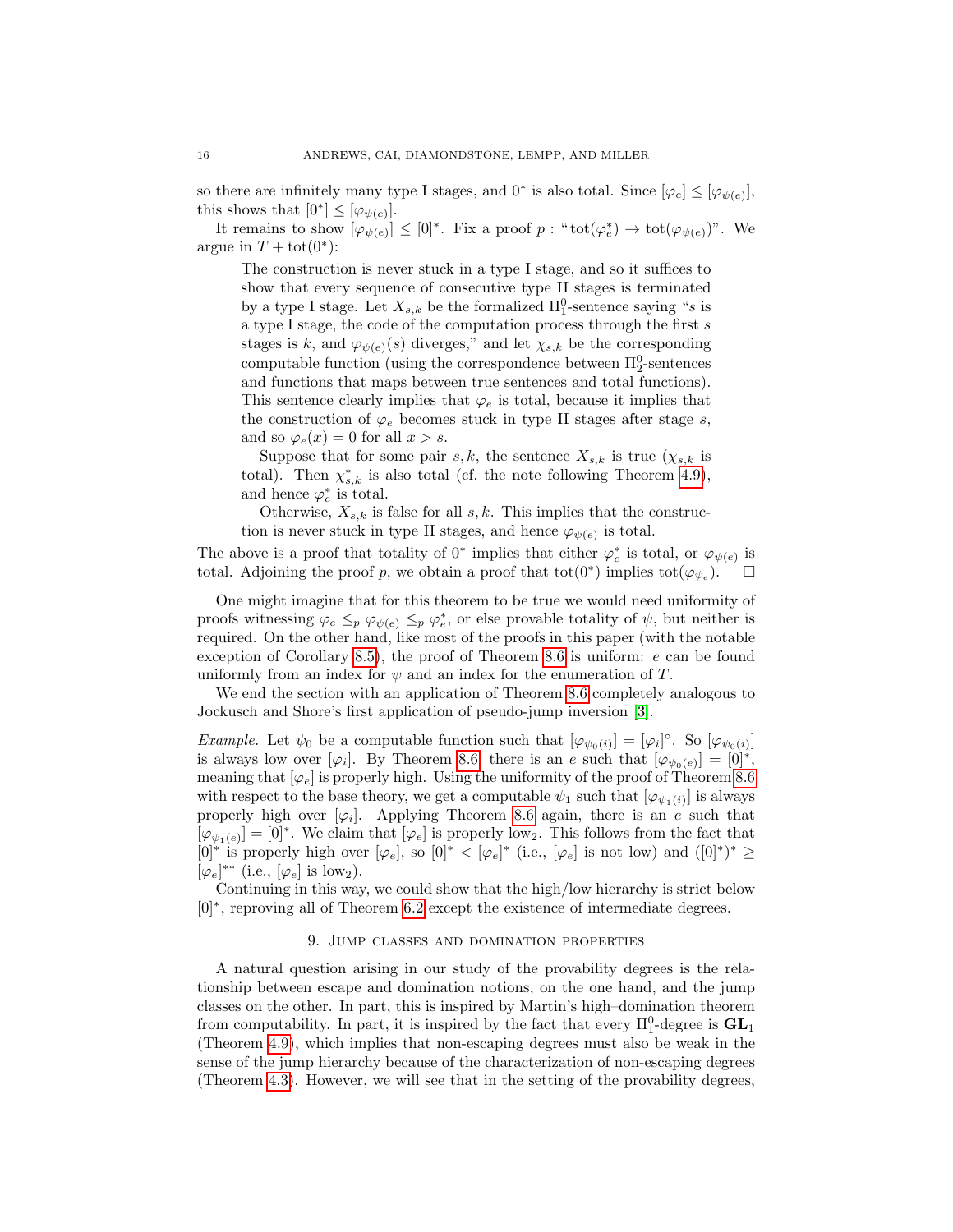the relationship between these two notions is actually quite weak. In fact, the only interactions are the ones that follow from  $\Pi_1^0$ -degrees being  $\mathbf{GL}_1$ .

The escape and domination notions we study are "escaping", defined in Section [4,](#page-4-0) along with "dominant" and "full", defined here.

Definition 9.1. A degree is dominant if it contains a "dominant" function, that is, a function that dominates every provably total function. A degree  $[\psi]$  is full if for every  $\varphi \in [0]^*$ , there is a  $\rho \in [\psi]$  such that  $\rho \sim \varphi$ . (In words, full degrees contain every function that  $[0]^*$  can prove to be total, but possibly computed by a different algorithm.)

We would like to apply Corollary [4.5](#page-5-3) to conclude that a degree  $[\psi]$  is full if and only if  $[0]^*$  is non-escaping relative to  $[\psi]$ , but if we are not assuming that  $[\psi] < [0]^*$ , this does not follow by an immediate relativization. However, it is true.

<span id="page-16-4"></span>**Theorem 9.2.** The following are equivalent for a degree  $[\psi]$ :

- <span id="page-16-0"></span> $(1)$   $[\psi]$  is full,
- <span id="page-16-1"></span>(2) There is a  $\Pi_1^0$ -degree  $[\theta]$  such that  $[0]^* \leq [\psi] \vee [\theta]$ ,
- <span id="page-16-2"></span>(3) Every  $\varphi \in [0]^*$  is dominated by a  $\rho \in [\psi]$ , and
- <span id="page-16-3"></span>(4) There is  $a \xi \in [\psi]$  so  $\xi \sim 0^*$ .

*Proof.* We start by showing that  $(1)$ ,  $(2)$  and  $(3)$  are equivalent. Clearly,  $(1)$  im-plies [\(3\)](#page-16-2). Now assume (3) and let  $\rho \in [\psi]$  dominate the computing time of  $0^*$ . Then tot(0<sup>\*</sup>) follows from tot( $\rho$ ) (which in turn, follows from tot( $\psi$ )) and the true  $\Pi_1^0$ -statement  $(∀x)[0*(x)↓$  before stage  $ρ(x)$ . This proves [\(2\)](#page-16-1). Next assume (2). Relativizing Theorem [4.3](#page-5-0) and Corollary [4.5,](#page-5-3) we see that for every  $\varphi \in [0]^*$ , there is a  $\rho \leq_p \psi$  such that  $\rho \sim \varphi$ . Take  $\hat{\rho} \in [\psi]$  such that  $\hat{\rho} \sim \rho$  (see Proposition 7.1 of [\[1\]](#page-20-2)) and so  $\hat{\rho} \sim \varphi$ , proving [\(1\)](#page-16-0).

All that remains is to show that  $(4)$  is equivalent to the others. Clearly,  $(1)$ implies [\(4\)](#page-16-3). Now assume [\(4\)](#page-16-3). There is a primitive recursive (hence provably total) function  $\gamma$  such that, for every algorithm  $\varphi_e$ , the function  $\varphi_{\gamma(e)}$  is defined by

$$
\varphi_{\gamma(e)}(x) = (\mu s)(\forall y < x) \, \varphi_{e,s}(y) \downarrow \, .
$$

Furthermore, there is another primitive recursive function  $\tau$  such that if p is a proof of tot( $\varphi_e$ ), then  $\tau(p)$  is a proof of tot( $\varphi_{\gamma(e)}$ ), and  $\tau(p) > p$ .

Let Q be the sentence, "for all p, e and s, if p is a proof of tot( $\varphi_e$ ) and  $\xi(\tau(p))$ converges to s, then  $\varphi_{e,s}(p)$  converges." This sentence is clearly  $\Pi_1^0$ , and is true because if p is a proof of tot( $\varphi_e$ ), then  $\varphi_e$  and  $\varphi_{\gamma(e)}$  are total,  $\tau(p)$  is a proof of tot( $\varphi_{\gamma(e)}$ ), and so  $\xi(\tau(p)) = 0^*(\tau(p)) = \varphi_{\gamma(e)}(\tau(p)) \geq t$ , where t is the number of stages for  $\varphi_e(p)$  to converge. Furthermore,  $Q$  and tot( $\xi$ ) together imply the totality of  $0^*$ , since  $0^*$  is equivalent to  $\Pi_2^0$ -soundness of T. This implies [\(2\)](#page-16-1).

The following diagram summarizes the relationship between the jump classes and our escape/domination notions: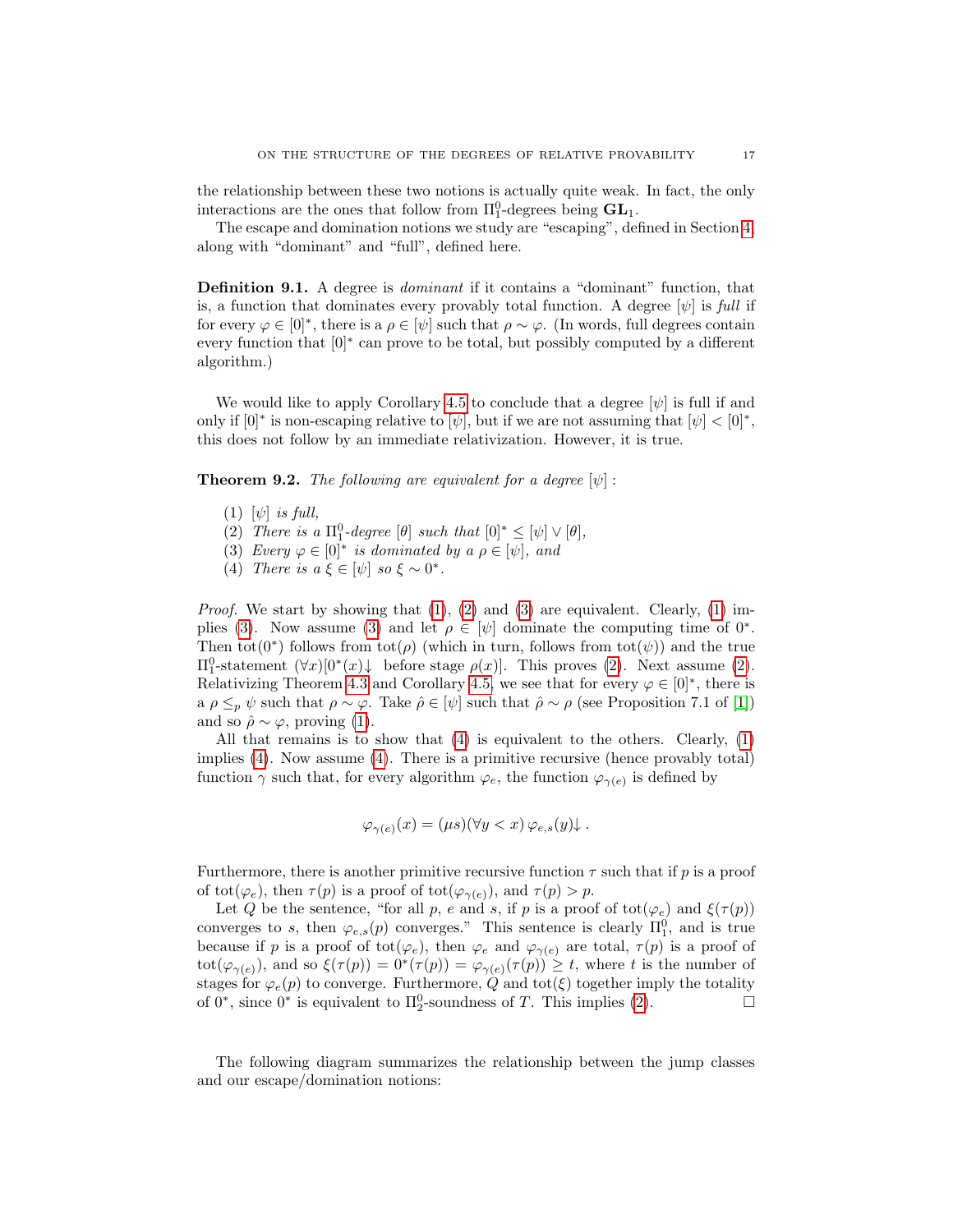

The up-down direction implications are immediate consequences of the definitions. The diagonal arrows are both consequences of  $\Pi^0_1$ -degrees being  $\mathbf{GL}_1$ .

**Theorem 9.3.** Every full degree is non-low<sub>n</sub> for every n. Every high<sub>n</sub> degree is escaping.

*Proof.* Let  $[\psi]$  be full. By Theorem [9.2,](#page-16-4) there is a  $\Pi_1^0$ -degree  $[\theta]$  such that  $[0]^* \leq$  $[\psi] \vee [\theta]$ . Taking the *n*-th jump on both sides and using Corollary [4.10,](#page-6-1) we obtain  $[0]^{(n+1)} \leq [\psi]^{(n)} \vee [\theta]$ . If  $[\psi] \in \text{low}_n$ , that would imply  $[0]^{(n+1)} \leq [0]^{(n)} \vee [\theta]$ , and so  $[0]^{(n+1)}$  would be non-escaping relative to  $[0]^{(n)}$ , giving us a contradiction.

The second claim is a dual version. Given a non-escaping  $\psi$ , we can find a  $\Pi_1^0$ -degree  $\theta$  that bounds it. Then we know that  $[\theta]^{(n)} \leq [0]^{(n)} \vee [\theta]$ , so  $[\theta]^{(n)}$  cannot be above  $[0]^{(n+1)}$  for the same reason as above.

In addition, by Corollary [6.3,](#page-9-0) we know that being full does not imply  $high_n$ , and being non-escaping does not imply  $\text{low}_n$ . It remains to show that high degrees may not be dominant, and that dominant degrees may be low. These two results are the most complicated ones in the paper. (This will then imply that the right column implications are strict, because the property of being dominant is incomparable with anything from the left column.)

Theorem 9.4. There is a low degree that is dominant.

*Proof.* We will construct an algorithm  $\theta$  such that  $[\theta]$  is low and dominant. The construction is a modification of the jump inversion construction used in the proof of Theorem [8.3,](#page-13-0) with top degree [0]<sup>∗</sup> . We modify the type II stages to additionally ensure that the jump-inverse  $\theta$  being constructed is dominant, and we do so by outputting, instead of 0, the maximum of the first  $k$  provably total functions, where k gradually increases over time.

The construction of  $\theta$  is divided into two types of stages, type I stages and type II stages. Stage 0 is a type I stage. Initially, the function number is 0.

- (1) If t is a type I stage, we define  $\theta(t) = 0^*(t)$ , and consider the least p not already considered. If  $p : "tot(\theta) \to tot(\varphi_e)$ ", then  $t + 1$  is a type (II, e) stage; otherwise, we increment the function number, and stage  $t+1$  is type I.
- (2) If t is a type  $(II, e)$  stage, let s be the most recent type I stage. We define  $\theta(t)$  to be the max of the first k provably total functions, where k is the current function number. If  $\varphi_e(s) \downarrow$  by stage t, then t+1 is type I. Otherwise,  $t+1$  is type (II, e).

The argument that  $[\theta]$  is low is identical to the argument that  $\varphi$  is above  $\theta^*$  in the proof of jump inversion. The only difference is instead of copying the 0 function, we copy the max of the first k provably total functions. But since  $T + \text{tot}(0^*)$  is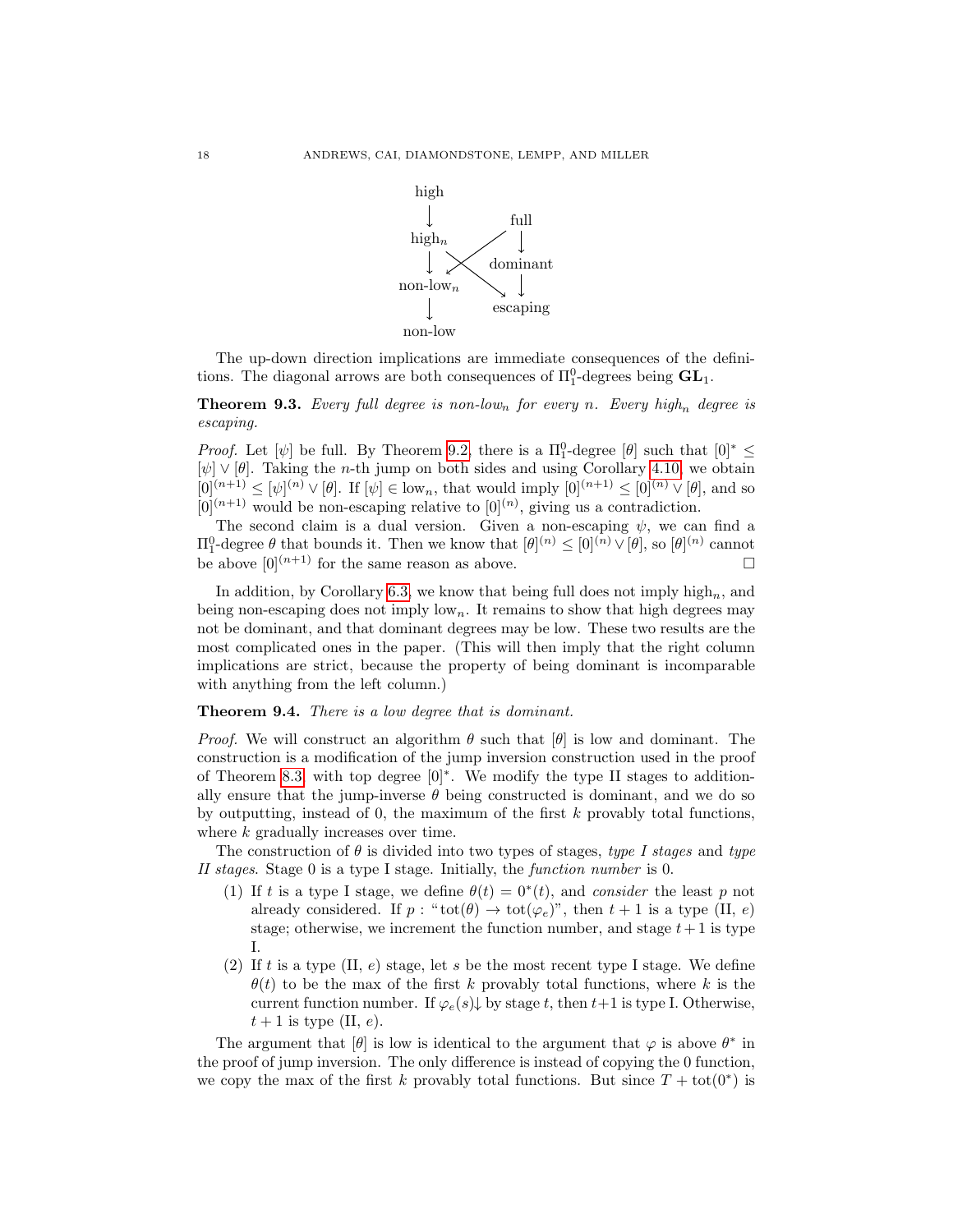equivalent to T together with  $\Pi^0_2$ -soundness of T, in the internal argument we know that these functions are actually total, so that is no obstacle.

To show that  $\theta$  is dominant, consider the function  $\hat{\theta}$  defined by  $\hat{\theta}(x) = \theta(s)$ , where s is the  $x<sup>th</sup>$  type II stage in the construction of  $\theta$ . The totality of  $\theta$  implies that there are infinitely many type II stages in the construction of  $\theta$  (since there are infinitely many proofs of totality of some function), and hence that  $\hat{\theta}$  is also total. But  $\hat{\theta}(x)$  is defined as the max of the first k provably total functions, where k depends on x and  $k \to \infty$  as  $x \to \infty$ , so  $\hat{\theta}$  is dominant.

## Theorem 9.5. There is a high degree that is not dominant.

Proof. Using the Recursion Theorem, we will simultaneously construct an algorithm  $\theta$  such that  $[\theta]$  is high, and a computable function  $\gamma$  such that if  $[\varphi_e] \leq [\theta]$ , then  $\varphi_{\gamma(e)}$  is provably total and escapes  $\varphi_e$  (thus ensuring that  $\theta$  is non-dominant). There are three types of stages, type I stages, type II stages, and transition stages, with stage 0 being a transition stage. At type I stages we ensure  $[\theta]$  is non-dominant, and at type II stages we follow a jump inversion strategy to make  $[\theta]$  high. Transition stages just serve to decide whether the next stage should be type I or type II.

Construction of  $\theta$ :

- (1) If t is a transition stage, we define  $\theta(t) = 0$ , and we consider the least proof p not already considered such that  $p : "tot(\theta) \to tot(\varphi_e)$ " or p: " $\text{tot}(0^*) \to \text{tot}(\varphi_e)$ ". In the first case, stage  $t + 1$  is a type  $(I, e)$  stage. In the second case, stage  $t + 1$  is a type (II, e) stage.
- (2) If t is a type  $(I, e)$  stage, let s be the most recent transition stage. We define  $\theta(t) = 0$ . If  $\varphi_{\gamma(e),t}(x) \downarrow > \varphi_{e,t}(x) \downarrow$  for some  $x \in (s,t)$ , then stage  $t+1$ is a transition stage. Otherwise, stage  $t + 1$  is a type  $(I, e)$  stage.
- (3) If t is a type  $(II, e)$  stage, let s be the most recent transition stage. We define  $\theta(t) = 0^*(t)$ . If  $\varphi_{e,t}(s)\downarrow$ , then  $t+1$  is a transition stage. Otherwise,  $t+1$  is type a (II, e) stage.

This construction may be carried out by a Turing machine, of course, but the "stages" of the construction will not correspond to stages of the Turing machine executing the construction. We call the stages of the Turing machine execution "beats" to distinguish them from construction "stages". This is important because T can prove that there are infinitely many beats, but the statement that there are infinitely many stages is equivalent (over T) to the totality of  $\theta$ .

#### Construction of  $\gamma$ :

The function  $\gamma$  is defined so that, for all  $e, \varphi_{\gamma(e)}$  is the function

$$
\varphi_{\gamma(e)}(x) = \begin{cases} \varphi_e(x) + 1 & \text{if } \varphi_e(x) \text{ converges before there is a beat } > x \\ 0 & \text{of the construction not in a type (I, e) stage} \\ 0 & \text{otherwise.} \end{cases}
$$

Verification:

We first prove that the construction is never stuck in type I or type II, i.e., that there are infinitely many transition stages. In fact, we will carry out this proof in  $T + \text{tot}(\theta^*)$ , because we will need the fact later that  $T + \text{tot}(\theta^*)$  proves the existence of infinitely many transition stages.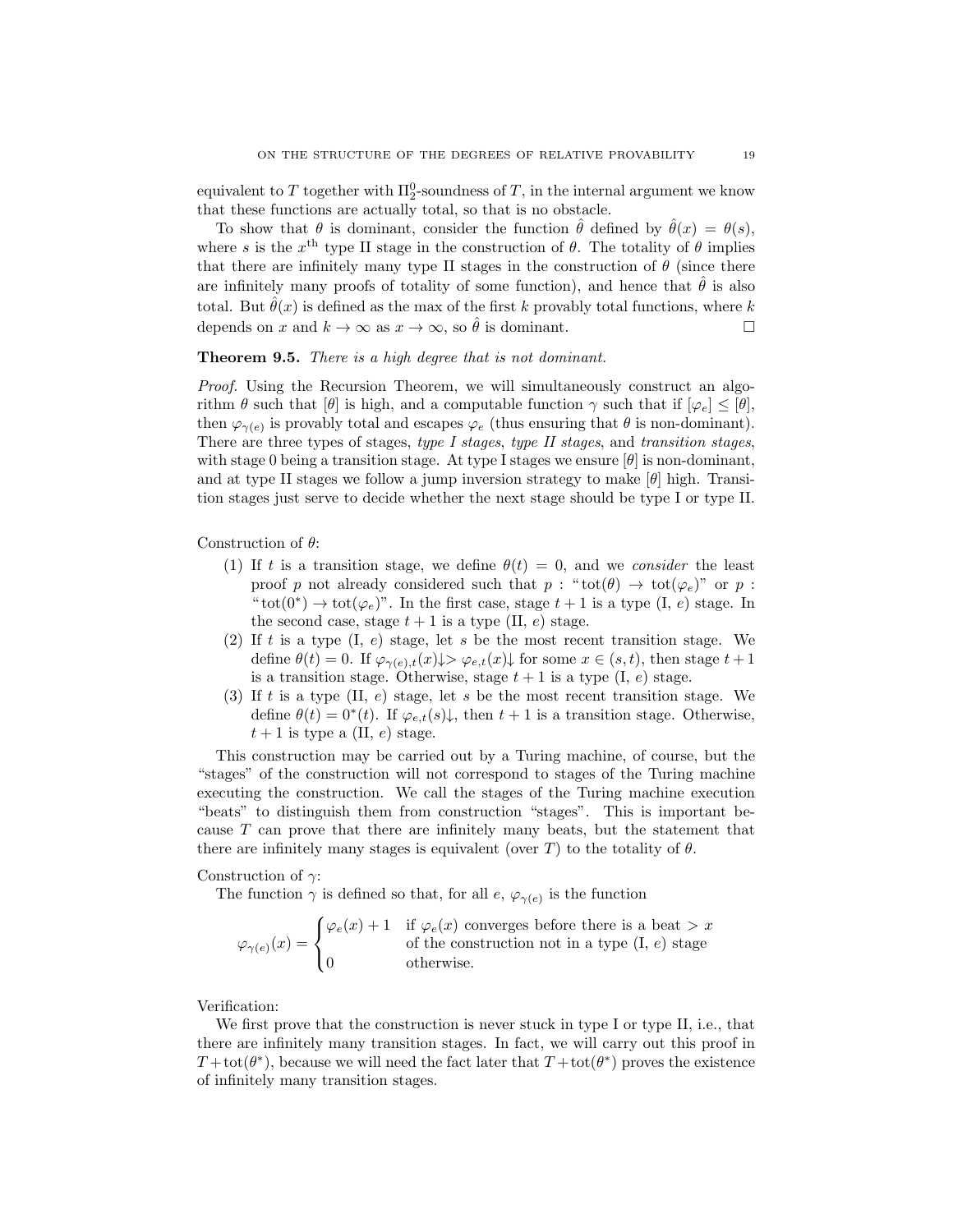Suppose that the construction becomes stuck in type  $(I, e)$  stages at beat s. Then afterwards  $\varphi_{\gamma(e)}(s)$  cannot be defined by the second case of its definition. Therefore  $\varphi_{\gamma(e)}(s)$  converges if and only if  $\varphi_e(s)$  converges, and  $\varphi_{\gamma(e)}(s) = \varphi_e(s) + 1$ . Also, there is a proof  $p : "tot(\theta) \to$ tot( $\varphi_e$ )". By  $\Pi_2^0$ -soundness of  $T + \text{tot}(\theta)$ , the algorithm  $\varphi_e$  is actually total. So  $\varphi_e(s)$  does converge, and  $\varphi_{\gamma(e)}(s) = \varphi_e(s) + 1$ . This implies that some  $x$  will eventually be found causing the construction to return to a transition stage, so it was not, in fact, stuck in type  $(I, e)$ .

Suppose the construction becomes stuck in type  $(II, e)$  stages at stage  $s+1$ . Then there is a proof  $p: "tot(0^*) \to tot(\varphi_e)"$ , but  $\varphi_e(s)$  $\uparrow$ . Furthermore, by monitoring the first  $s$  stages of the construction,  $T$ can prove that stage  $s + 1$  of the construction is type (II, e), and therefore that either  $\varphi_e(s) \downarrow$  or tot $(\theta) \Leftrightarrow$  tot $(0^*)$ . So  $T + \text{tot}(\theta)$  proves  $\varphi_e(s) \downarrow$  or tot $(0^*)$ , and must therefore also prove  $\varphi_e(s) \downarrow$  or tot $(\varphi_e)$ (by adjoining the proof p). Therefore,  $T + \text{tot}(\theta)$  proves that  $\varphi_e(s)$ converges. By  $\Pi^0_2$ -soundness of this theory,  $\varphi_e(s)$  actually converges, at which point there will be a transition stage.

The above shows that  $[0]^{**} \leq [\theta]^*$ , because each proof  $p : "tot(0^*) \to tot(\varphi_e)"$ puts the construction into a type  $(II, e)$  stage, so for the construction to return to a transition stage infinitely often guarantees that  $\varphi_e(x)$  converges for infinitely many x, which means that  $\varphi_e$  is total (by our convention that functions converge on initial segments). Clearly  $[\theta] \leq [0]^*$ , so  $[\theta]$  is high.

To show that  $[\theta]$  is non-dominant, we consider some  $\varphi_e \leq_p \theta$ . There are infinitely many type (I, e) stages and infinitely many transition stages, so  $\varphi_{\gamma(e)}$  escapes  $\varphi_e$ . We must now argue in T that  $\varphi_{\gamma(e)}$  is total, using our fixed proof that if  $\theta$  is total, so is  $\varphi_e$ :

If there are infinitely many beats of the construction that are not in type (I, e) stages, then  $\varphi_{\gamma(e)}$  is clearly total. Suppose instead that all beats of the construction after beat t are type  $(I, e)$ . Each of these stages takes finitely many beats, because the construction only has to check for finitely many x whether  $\varphi_{\gamma(e),t}(x)\downarrow>\varphi_{e,t}(x)\downarrow$ . So there are infinitely many stages of the construction, hence  $\theta$  is total. This implies that  $\varphi_e$  is total, which in turn implies that  $\varphi_{\gamma(e)}$  is total.

### 10. Open Questions

<span id="page-19-0"></span>The  $\Pi_1^0$ -degrees came up naturally in our study of the provability degrees, specifically in the characterization of non-escaping. The  $\Delta_2^0$ -degrees also proved useful, though their role is less clear. What else can be said about the  $\Delta_2^0$ -degrees and their relationship to the  $\Pi_1^0$ -degrees? For example:

Question 10.1. Is there a  $\Delta_2^0$ -degree that bounds no nonzero  $\Pi_1^0$ -degree?

**Question 10.2.** Is every  $\Delta_2^0$  degree that is below [0<sup>\*</sup>] also below  $\pi_1$ ?

To help motivate these questions, note that properly  $\Delta_2^0$  degrees do exist:

<span id="page-19-1"></span>**Proposition 10.3.** There is a  $\Delta_2^0$ -degree that is not  $\Pi_1^0$ .

*Proof.* Construct a computable function f as follows: Output 0 until we find a stage s such that s: " $\lim_{t\to\infty} f(t) = 0 \leftrightarrow P$ ," for some  $\Pi_1^0$ -statement P. Once we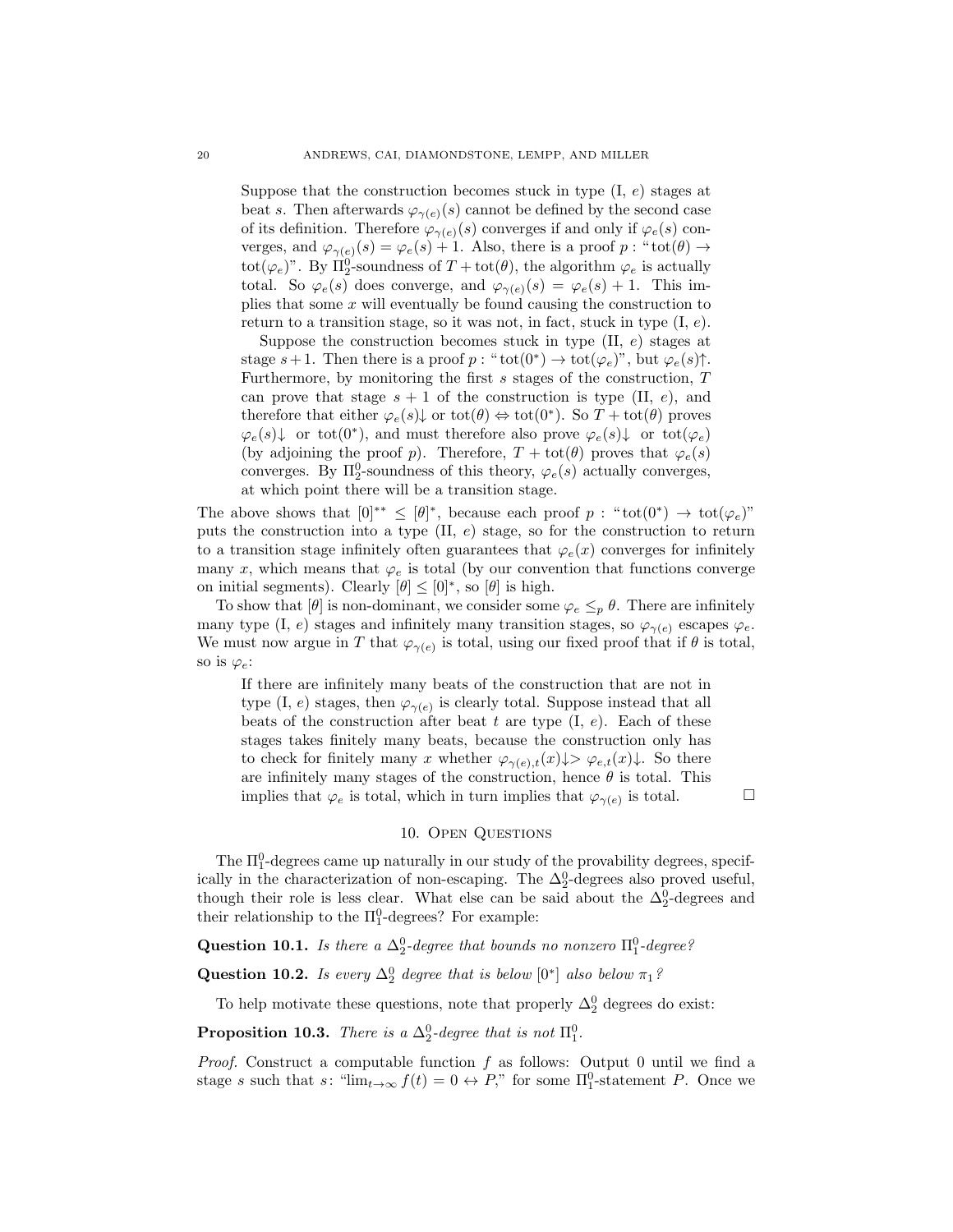find such an  $s$ , and until we find that  $P$  is false (which if it is, we would eventually see because P is  $\Pi_1^0$ , f outputs 1. If we find that P is false, f outputs 0 forever.

It is clear that  $\lim_{t\to\infty} f(t)$  exists (as it changes values at most twice) and is either 0 or 1. Consider the statement "lim  $f = 0$ ". It is  $\Delta_2^0$ , since f is known to have a limit, but it cannot be provably equivalent to a  $\Pi_1^0$  statement (if it were, it diagonalizes).

Other natural questions concern jump inversion. We proved a number of jump inversion theorems, including the analog of the Friedberg jump inversion theorem for this structure. We ask what analog of Shoenfield jump inversion holds, and whether jump inversion can be combined with upper cone avoidance.

Question 10.4. Is there a characterization of the degrees that are jumps of degrees below  $[0]^*$ ?

<span id="page-20-4"></span>Question 10.5. Given  $\mathbf{d} > [0]^*$  and  $[\psi] > 0$ , is there always some  $[\varphi]$  with  $[\varphi]^* = \mathbf{d}$ and  $[\varphi] \not\geq [\psi]$ ?

The answer to Question [10.5](#page-20-4) is yes in the case when  $\mathbf{d} = [0]^*$ , by Theorem [8.4.](#page-14-0)

Question 10.6. Is there a characterization of the degrees that are cappable?

Question 10.7. Which of the following classes and operations are definable in the lattice of p-degrees?

- $(1) \ \Pi_1^0,$  $(2) \Delta_2^0,$
- (3) the jump:  $\mathbf{d} \mapsto \mathbf{d}^*$ ,
- (4) the hop:  $\mathbf{d} \mapsto \mathbf{d}^{\circ}$ .

Question 10.8. Is there a high/low hierarchy for hop?

Finally, everything we proved was independent of the theory  $T$ , only assuming that T is effectively axiomatizable, sound and extends PA<sup> $-$ </sup> plus  $\Sigma_1^0$ -induction.

Question 10.9. To what extent, if any, does the structure of the provability degrees depend on the underlying theory  $T$ ? Are these structures isomorphic for different theories?

### **REFERENCES**

- <span id="page-20-2"></span>[1] Mingzhong Cai. Degrees of relative provability. Notre Dame J. Math. Logic, 53(4):479–489, 2012.
- <span id="page-20-0"></span>[2] Jeffrey B. Paris and Leo A. Harrington. A mathematical incompleteness in Peano Arithmetic. in: K. Jon Barwise, Editor, Studies in Logic and Foundations of Mathematics, Elsevier, 1977, Volumn 90, Handbook of Mathematical Logic, pp. 1133–1142.
- <span id="page-20-3"></span>[3] Carl G. Jockusch, Jr. and Richard A. Shore. Pseudojump operators. I. The r.e. case. Trans. Amer. Math. Soc., 275(2):599–609, 1983.
- <span id="page-20-1"></span>[4] Laurie A.S. Kirby and Jeffrey B. Paris. Accessible independence results for Peano arithmetic. Bull. London Math. Soc. 14 (1982), 285–293.

(Andrews, Cai, Lempp, Miller) Department of Mathematics, University of Wisconsin, Madison, WI 53706-1388, USA

E-mail address, Andrews: andrews@math.wisc.edu

E-mail address, Cai: mcai@math.wisc.edu

E-mail address, Lempp: lempp@math.wisc.edu

E-mail address, Miller: jmiller@math.wisc.edu